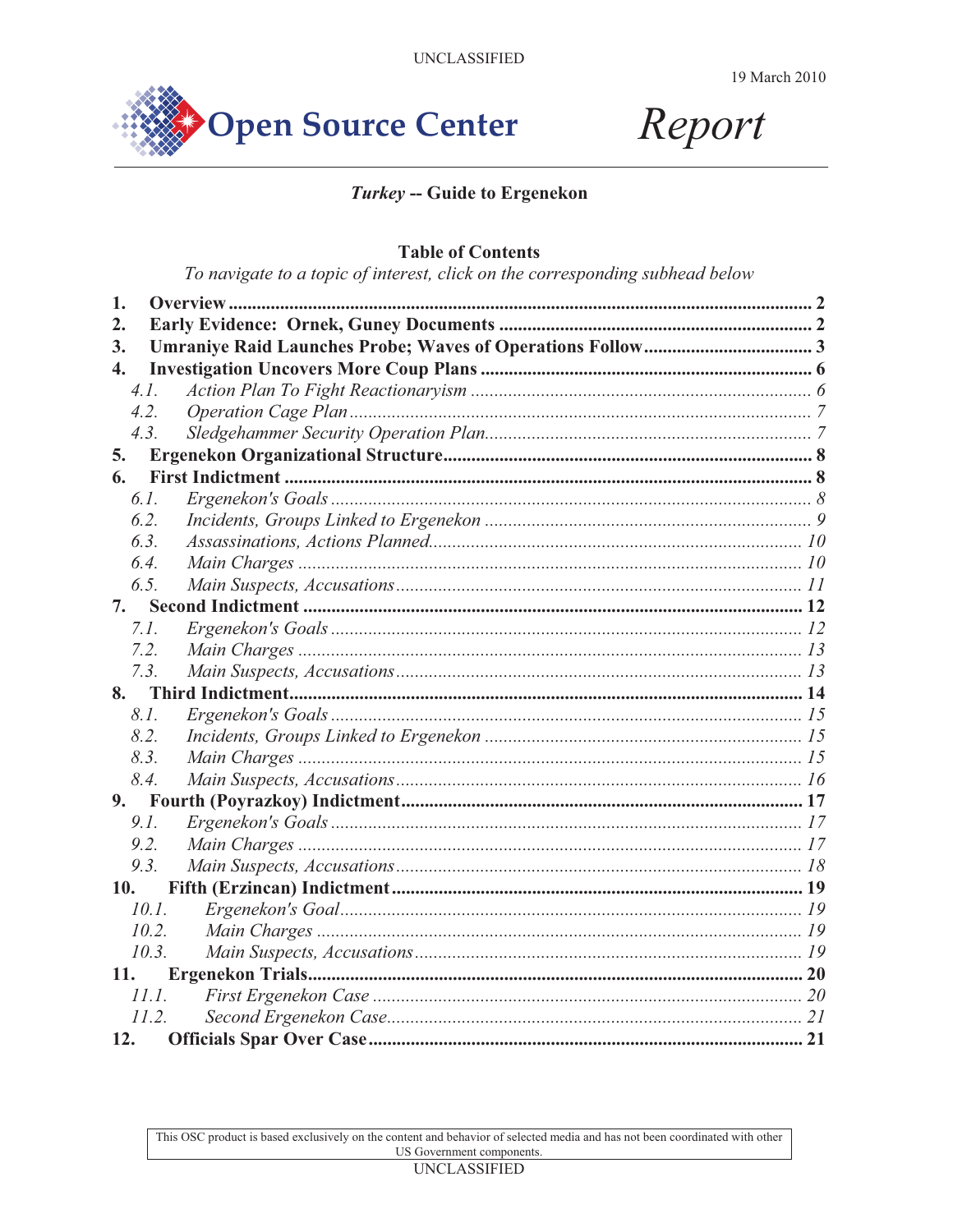# **1. Overview**

*"Ergenekon" is the name of an alleged illegal neonationalist organization accused of planning to oust the pro-Islamic Justice and Development Party (AKP) government through a military coup. The organization, in turn, has been linked to the so-called "Deep State," alleged to be a vast, underground network of secular Turks plotting criminal acts to destabilize the government. The detention of a number of high-ranking military officers in February was the latest in a series of operations linked to the alleged conspiracy dating back almost 10 years. Initial information about the organization appeared in documents belonging to journalist Tuncay Guney in 2001, and alleged coup plans were found in the diaries of former Naval Forces Commander Ozden Ornek in 2007. The seizure of 27 hand grenades in a police operation on a house in Istanbul's Umraniye District in June 2007 prompted an ongoing comprehensive investigation in which, thus far, more than 200 prominent civilian and military figures have been detained. The investigation revealed additional coup plans, which were all reported by the antimilitarist and liberal daily* Taraf*. Two trials, involving nearly 200 defendants, are currently underway in conjunction with Ergenekon, but no one has yet been convicted.*

## **2. Early Evidence: Ornek, Guney Documents**

Evidence obtained from two figures as far back as 2001 played a significant role in the launch of the investigation. In 2001, a police raid on the house and office of journalist Tuncay Guney -- a fugitive witness currently residing in Canada in connection with another probe -- revealed a mass of documents that now make up the bulk of the Ergenekon case indictment.

- Among the documents seized was one entitled "Ergenekon Analysis New Structuring Administration and Development Project 29 October 1999 Istanbul," which referred to planned assassinations and so-called activities by the Gendarmerie Intelligence and Counterterrorism Center (JITEM), an alleged military unit that has been blamed for unsolved murders in Turkey (*Radikal*, 5 April 2008).
- On 7 April 2008, *Today's Zaman* reported that the Ergenekon document seized from Guney "openly reveals links between Ergenekon and JITEM, a secret and illegal intelligence unit of the gendarmerie whose existence has been officially denied by the state."
- Guney's claims that he served as a state agent and infiltrated Ergenekon as well as many other secret organizations before he fled to Canada, were denied by the National Intelligence Organization (MIT) (*Today's Zaman*, 27 November 2008).

In 2007, diaries allegedly belonging to former Naval Forces Commander Ozden Ornek revealed coup plans drawn by several commanders.

- According to a 29 March 2007 article in the now-closed weekly *Nokta*, prior to the 24 April 2004 referenda in Cyprus, a coup plan named "Blondie" was prepared by then Admiral Ornek, former Land Forces Commander Aytac Yalman, former Air Forces Commander Ibrahim Firtina, and former Gendarmerie Forces Commander Sener Eruygur, who was also the head of the Ataturkist Thought Association.

| This OSC product is based exclusively on the content and behavior of selected media and has not been coordinated with other |
|-----------------------------------------------------------------------------------------------------------------------------|
| US Government components.                                                                                                   |
| IDIOI LOOIDIDD                                                                                                              |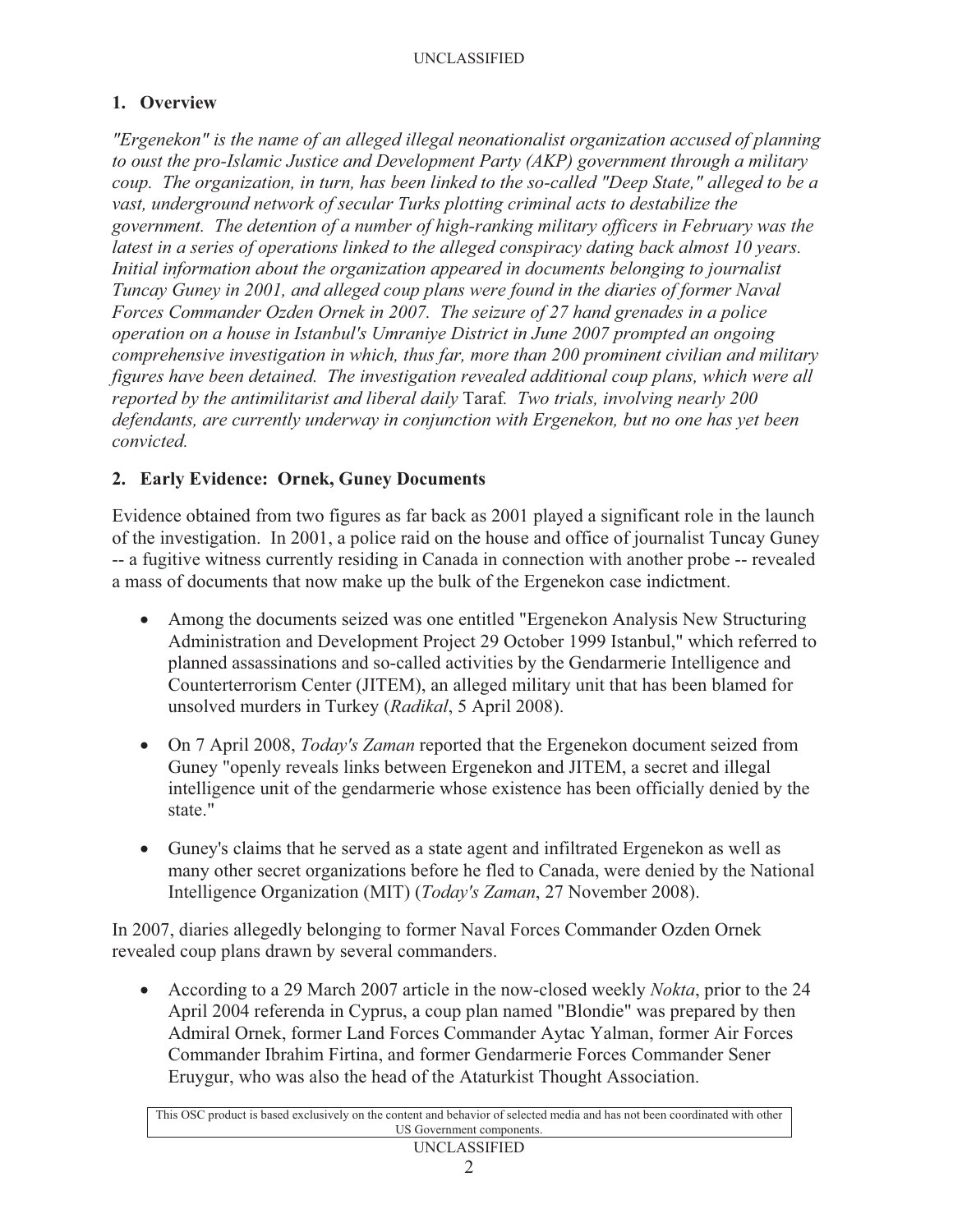- The plan was scrapped because of then Chief of the General Staff Hilmi Ozkok's objection. According to *Nokta*, the diaries said that Eruygur, who was "champing at the bit" for a coup, single-handedly prepared a plan for another coup called "Ayisigi" [Moonlight] when "Sarikiz" [Blondie] was scrapped (*Taraf*, 26 March 2008).
- Ornek, who has been charged with "preparing grounds for a military coup," disowned the diaries, although he was shown an expert report that stated that the diaries containing the details of the "Blondie" and "Moonlight" coup attempts had come from his computer (*Taraf*, 8 December 2009).

## **3. Umraniye Raid Launches Probe; Waves of Operations Follow**

The probe into Ergenekon was initiated following the June 2007 discovery of 27 hand grenades belonging to a retired noncommissioned army officer in a shanty house in Istanbul's Umraniye District. The raid was followed by what have mostly become to be known as "waves" of operations in which more than 200 people -- some prominent figures from the military, media, and academia -- were detained. Although the documents seized in 2001 referred to an organization called Ergenekon, the media started to widely use the Ergenekon name after the seizure of organizational documents in the Umraniye raid.

| Operation     | Date     | <b>Place</b> | <b>Prominent Detainees</b>   | <b>Seized Material</b>   |
|---------------|----------|--------------|------------------------------|--------------------------|
| 1st Wave      | $12$ Jun | Istanbul     | Ret NCO Oktay Yildirim       | 27 hand grenades,        |
| (NTV, 20 June | 2007     |              | Ret Lt Muzaffer Tekin        | documents entitled       |
| 2007)         |          |              | <b>Mehmet Demirtas</b>       | "Ergenekon" and          |
|               |          |              | Ali Yigit                    | "Lobby."                 |
|               |          |              | <b>Ret NCO Mahmut Ozturk</b> |                          |
|               |          |              | <b>Bekir Ozturk</b>          |                          |
|               |          |              | Ret Maj Fikret Emek          |                          |
|               |          |              | Ret Lt Gazi Guder            |                          |
|               |          |              | Ismail Yildiz                |                          |
| 2nd Wave      | 26 Jun   | Eskisehir    |                              | 11 kg of plastic         |
| (Today's      | 2007     |              |                              | explosives, 12 hand      |
| Zaman, 8      |          |              |                              | grenades, 1 Kanas rifle, |
| January 2009) |          |              |                              | and 1 Kalashnikov        |
|               |          |              |                              | assault rifle            |
| 3rd Wave      | 21 Jan   | Istanbul     | Ret Gen Veli Kucuk           | Secret documents         |
| (Kanal 7, 22) | 2008     | Adana        | Ret Col Fikri Karadag        | entitled "National       |
| January 2008) |          | Izmir        | Lawyer Kemal Kerincsiz       | Security Document,"      |
|               |          | Duzce        | Sevgi Erenerol               | "Ergenekon," and         |
|               |          | Malatya      | Sami Hostan                  | "Lobby"                  |
|               |          |              | Ali Yasak                    |                          |
|               |          |              | Lawyer Fuat Turgut           |                          |
|               |          |              | Journalist Guler Komurcu     |                          |

The following chart outlines the major operations, key figures detained, and evidence seized:

| This OSC product is based exclusively on the content and behavior of selected media and has not been coordinated with other |
|-----------------------------------------------------------------------------------------------------------------------------|
| US Government components.                                                                                                   |

#### UNCLASSIFIED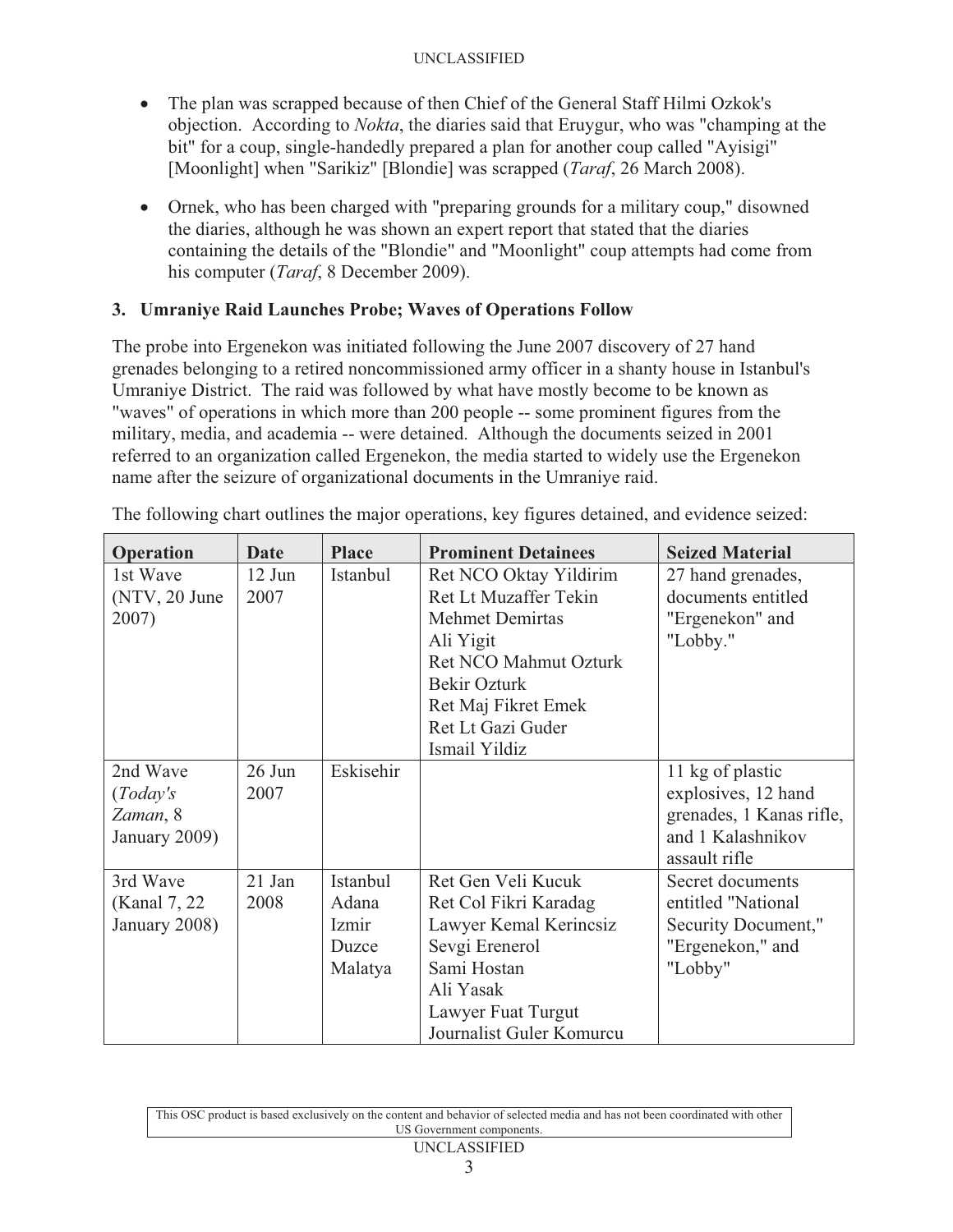| Operation                                                | <b>Date</b>     | <b>Place</b>                                     | <b>Prominent Detainees</b>                                                                                                                                                                                   | <b>Seized Material</b>                                                                    |
|----------------------------------------------------------|-----------------|--------------------------------------------------|--------------------------------------------------------------------------------------------------------------------------------------------------------------------------------------------------------------|-------------------------------------------------------------------------------------------|
| 4th Wave<br>(NTV, 11)<br>November<br>2009)               | 22 Feb<br>2008  |                                                  | <b>Asst Prof Emin Gurses</b><br>Asst Prof Umit Sayin<br>Ret Sgt Orhan Tunc<br>Muammer Karabulut<br>Hayrettin Ertekin<br>Coskun Calik<br>Journalist Vedat Yenerer                                             | 1 Glock-type handgun                                                                      |
| 5th Wave<br>(CNN Turk, 21)<br><b>March 2008)</b>         | 21 Mar<br>2008  | Ankara                                           | Party leader Dogu Perincek<br>Prof Kemal Alemdaroglu<br>Journalist Ilhan Selcuk<br>Journalist Ferit Ilsever<br>Ibrahim Benli<br>Journalist Serhan Bolluk<br><b>Yusuf Beserik</b><br>Journalist Adnan Akfirat |                                                                                           |
| 6th Wave<br>(NTV, 1 July<br>2008)                        | $1$ Jul<br>2008 | Istanbul                                         | Ret Gen Hursit Tolon<br>Ret Gen Sener Eruygur<br>Journalist Mustafa Balbay<br>Journalist Ufuk Buyukcelebi                                                                                                    | Secret documents                                                                          |
| 7th Wave<br>(Yeni Asya, 24<br><b>July 2008)</b>          | 23 Jul<br>2008  | Konya<br>Istanbul<br>Kocaeli<br>Mersin<br>Elazig | Prof Uckun Geray<br><b>Yusuf Buldu</b><br>Nuran Gokdemir<br>Mevlut Sungur                                                                                                                                    |                                                                                           |
| 8th Wave<br>( <i>Hurriyet</i> , 18<br>September<br>2008) | 18 Sep<br>2008  | Istanbul<br>Ankara                               | Lawyer Levent Temiz<br>Actress Nurseli Idiz<br>Artist agent Seyhan Soylu                                                                                                                                     |                                                                                           |
| 9th Wave<br>( <i>Hurriyet</i> , 23<br>September<br>2008) | 23 Sep<br>2008  | Istanbul                                         | Journalist Tuncay Ozkan<br>Gurbuz Capan<br>Adnan Bulut<br>Ret Col Tanju Guvendiren<br>Ret police chief Adil Serdar<br>Sacan                                                                                  | A chart detailing the<br>hierarchy of Ergenekon                                           |
| 10th Wave<br>(Today's<br>Zaman, 8<br>January 2009)       | 7 Jan<br>2009   | Tokat<br>Izmir<br>Ankara<br>Istanbul             | Prof Yalcin Kucuk<br>Ret Gen Erdal Senel<br>Ret Gen Kemal Yavuz<br>Ret Gen Tuncer Kilinc<br>Ret Col Ilyas Cinar<br>Ret police chief Ibrahim<br>Sahin<br>Engin Aydin                                          | 3 light flame throwers,<br>TNT blocks, hand<br>grenades, bullets, arms,<br>and ammunition |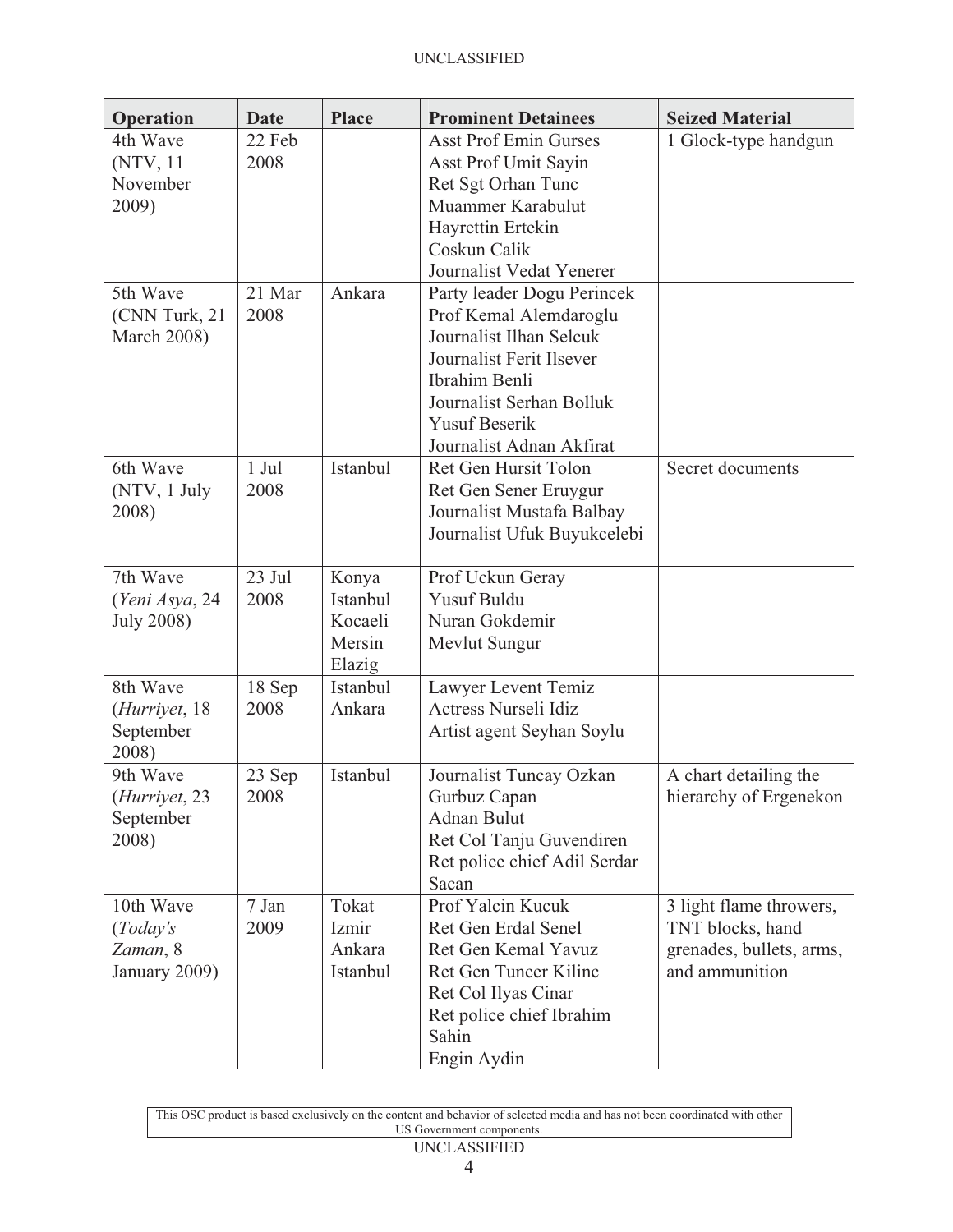| Operation                                                                               | <b>Date</b>              | <b>Place</b>                                          | <b>Prominent Detainees</b>                                                                                                                                                    | <b>Seized Material</b>                                                                                                                                                                                                                                                                                                                                                                                                        |
|-----------------------------------------------------------------------------------------|--------------------------|-------------------------------------------------------|-------------------------------------------------------------------------------------------------------------------------------------------------------------------------------|-------------------------------------------------------------------------------------------------------------------------------------------------------------------------------------------------------------------------------------------------------------------------------------------------------------------------------------------------------------------------------------------------------------------------------|
| 11th Wave<br>(Today's<br>Zaman, 23<br>January 2009)                                     | 22 Jan<br>2009           |                                                       | Union leader Mustafa Ozbek<br>Ferruh Kavlak<br>Muharrem Asliyuce<br>Suleyman Erdinc<br>Pevrul Kavrat<br>Journalist Unal Inanc<br>Savas Avci<br><b>Researcher Erhan Goksel</b> |                                                                                                                                                                                                                                                                                                                                                                                                                               |
| 12th Wave<br>(Hurriyet Daily<br>News, 14 April<br>2009)                                 | 13 Apr<br>2009           | Istanbul<br>Ankara<br>Samsun<br>Van<br>Izmir<br>Adana | Prof Mehmet Haberal<br>Prof Fatih Hilmioglu<br>Prof Ferit Bernay<br>Prof Mustafa Yurtkuran<br>Prof Erol Manisali                                                              |                                                                                                                                                                                                                                                                                                                                                                                                                               |
| Poyrazkoy<br>Operation<br>(Hurriyet Daily<br>News, 27<br>January; AA,<br>25 April 2009) | $21 - 27$<br>Apr<br>2009 | Istanbul's<br>Poyrazkoy<br><b>District</b>            | Ret Maj Levent Bektas<br>Lt Col Ercan Kirectepe<br>Navy Commander Emre<br>Onat                                                                                                | 21 disposable flame<br>throwers (15 armed and<br>six used), 14 hand<br>grenades, 24 hand-<br>grenade detonators, 450<br>grams of C3<br>explosives, seven<br>highly explosive blast<br>bombs, seven booby<br>traps (two of them<br>used), 23 signal flares,<br>45 fog bombs, 15<br>signal lights, reels of<br>different types of fuses,<br>3,017 gun shells of<br>various calibers, and a<br>tube of black<br>camouflage paint |
| 13th Wave<br>(Aksam, 4 June<br>2009)                                                    | 4 Jun<br>2009            | Marmaris<br>Ankara<br>Istanbul<br>Izmir               | Lawyer Serdar Ozturk<br>20 unnamed suspects, most<br>of whom are naval officers                                                                                               |                                                                                                                                                                                                                                                                                                                                                                                                                               |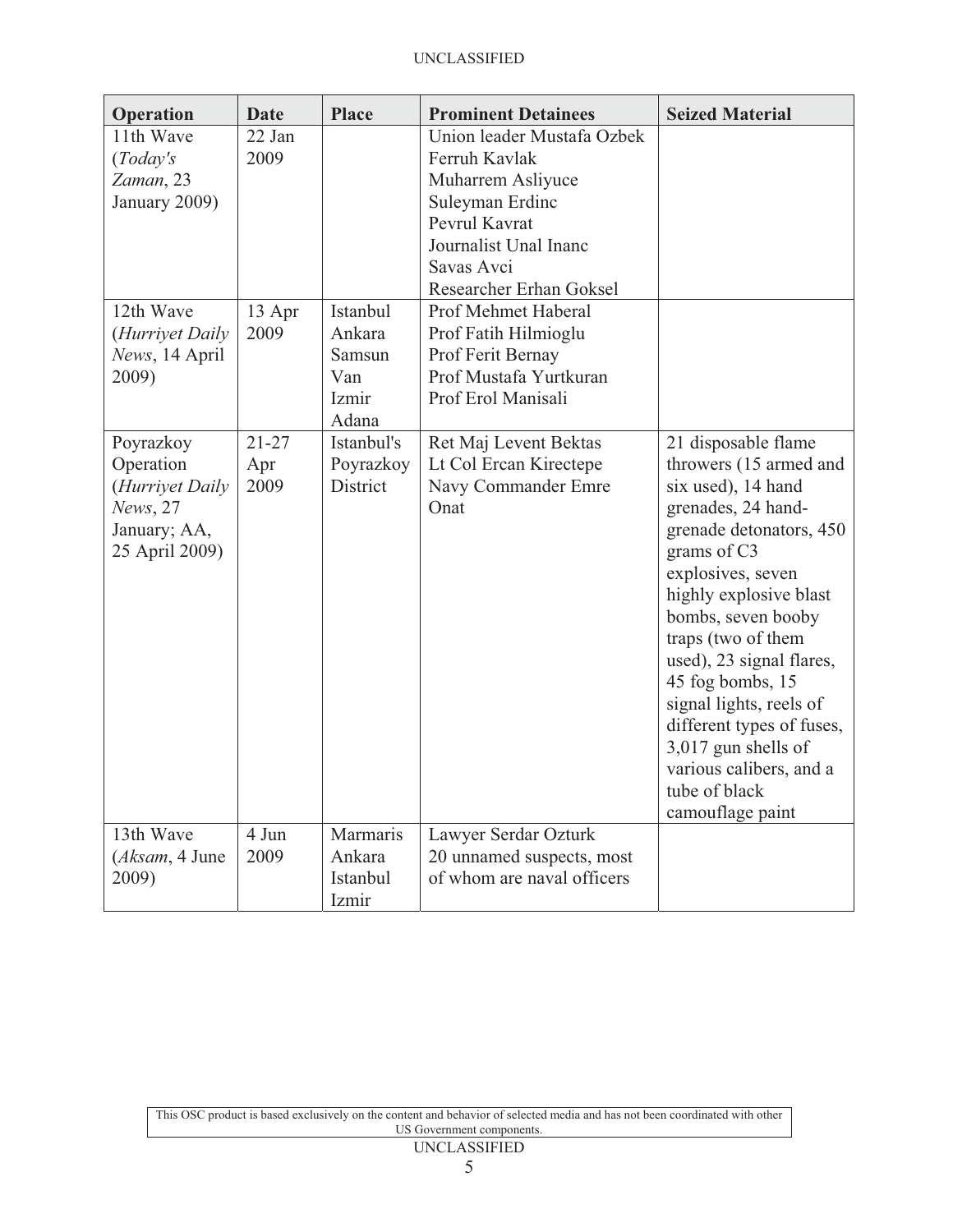| <b>Operation</b> | Date   | <b>Place</b> | <b>Prominent Detainees</b>  | <b>Seized Material</b> |
|------------------|--------|--------------|-----------------------------|------------------------|
| Sledgehammer     | 22 Feb | Istanbul     | 49 high-ranking retired and |                        |
| Operation 1      | 2010   | Ankara       | serving military officials, |                        |
| (Milliyet, 23    |        | Izmir        | including:                  |                        |
| February)        |        | <b>Bursa</b> | Ret Gen Cetin Dogan         |                        |
|                  |        |              | Ret Gen Ibrahim Firtina     |                        |
|                  |        |              | Ret Gen Ergin Saygun        |                        |
|                  |        |              | Ret Adm Ozden Ornek         |                        |
|                  |        |              | Ret Adm Ahmet Feyyaz        |                        |
|                  |        |              | Ogutcu                      |                        |
| Sledgehammer     | 26 Feb | 13           | 17 serving and 1 retired    |                        |
| Operation 2      | 2010   | provinces    | military officers           |                        |
| (AA, 26)         |        | including    |                             |                        |
| February)        |        | Istanbul,    |                             |                        |
|                  |        | Konya,       |                             |                        |
|                  |        | Batman,      |                             |                        |
|                  |        | Sirnak,      |                             |                        |
|                  |        | Elazig,      |                             |                        |
|                  |        | Mardin,      |                             |                        |
|                  |        | Diyarbakir   |                             |                        |

# **4. Investigation Uncovers More Coup Plans**

Evidence seized in the course of the investigation revealed a number of new plans to overthrow the government.

### *4.1. Action Plan To Fight Reactionaryism*

A military plan entitled "Action Plan to Fight Reactionaryism" was confiscated in the office of lawyer Serdar Ozturk and published by *Taraf* on 12 June 2009.

- According to the plan -- allegedly drawn up by Navy Captain Dursun Cicek in April 2009 -- "information support activities will be conducted in order to reveal the truth about the Justice and Development Party [AKP] government and the various groups that provide support to it, as well as the radical religious formations such as the Fethullah Gulen group in particular, which are dreaming of destroying the secular and democratic order and establishing an Islamic state based on Shar'iah, to break the public support for them, and to put an end to their activities" (*Taraf*, 12 June 2009).
- $\bullet$  The plan, which was rejected by the military in June 2009, was placed on the agenda again when the Office of the Republican Prosecutor received its original copy carrying the "wet signature" of Cicek on 30 September 2009. Cicek was detained and released twice during the investigation over the authentication of the signature (Semiofficial Anatolia Agency (AA), 1 July 2009, 13 November 2009, 1 March 2010; *Taraf*, 3 March 2010).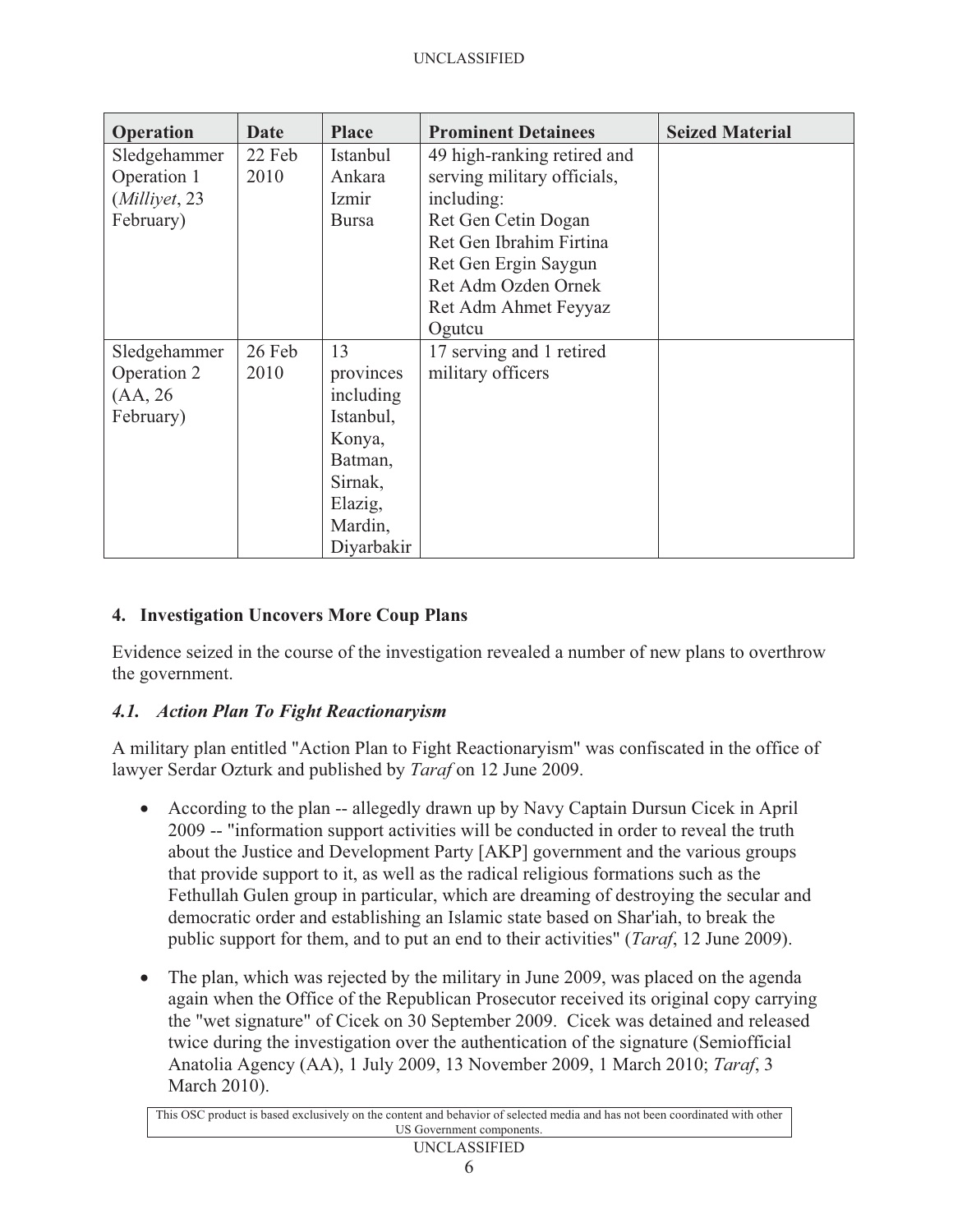- Third Army Commander General Saldiray Berk and Erzincan Chief Public Prosecutor Ilhan Cihaner appeared as the leading figures of the alleged plan. Berk refused to testify to prosecutors, while Cihaner was arrested for trying to implement the plan in Erzincan (*Today's Zaman*, 16, 17 February, 4 March).
- On 1 March, the General Staff announced that in view of evidence "proving the existence of the original document with a wet signature," the Office of the Military Prosecutor has reopened a probe into the plan (General Staff website).

# *4.2. Operation Cage Plan*

Another alleged military plan entitled "Operation Cage Action Plan" was confiscated in the office of Retired Major Bektas and published by *Taraf* on 19 November 2009.

- According to the plan -- allegedly drawn up by Naval Lieutenant Colonel Ercan Kirectepe -- assassinations would be carried out against non-Muslims living in Turkey, and explosives would be set off in minority neighborhoods in order to increase domestic and foreign pressure on the AKP (*Taraf*, 19 November 2009, 28 January 2010).
- Vice Admiral Kadir Sagdic, commander of the Southern Naval Region, and Junior Rear Adm Mehmet Fatih Ilgar, commander of the Landing Fleet in Foca, Izmir, whose names were mentioned in the Cage plan, testified as suspects on 16 February (*Taraf*, 17 February).

# *4.3. Sledgehammer Security Operation Plan*

On 20 and 22 January, *Taraf* outlined the 5,000-page "Operation Sledgehammer Plan," which was taken from the computer of Suha Tanyeri, who was then chief of staff for First Army with the rank of full colonel.

- The plan -- allegedly drafted by then First Army Commander General Cetin Dogan in 2003 -- aimed to remove the AKP government from power and reestablish the secular state by "violently eliminating the existing reactionary body and by installing specific cadres in government" (*Taraf*, 21 January).
- It also called on the military to "systematically foment chaos in society through violent acts," including planned bomb attacks on the Fatih and Beyazit mosques in Istanbul, and "the shooting down one of Turkey's own F-16 fighters over the Aegean Sea, which was to be blamed on the Greeks " (*Today's Zaman*, 25 January).
- The plan -- agreed upon at a military seminar attended by 162 active Turkish Armed Forces [TSK] members, including 29 generals -- was made up of separate action plans codenamed "Sheet, Beard, Suga, and Oraj" (*Taraf*, 20 January; *Today's Zaman*, 21 January).
- The masterminds of the plan were allegedly retired generals Dogan, Firtina, and Ergin Saygun. The name of Ret Adm Ornek was "frequently mentioned" in the plan (*Taraf*, 20 January, *Today's Zaman*, 21 January)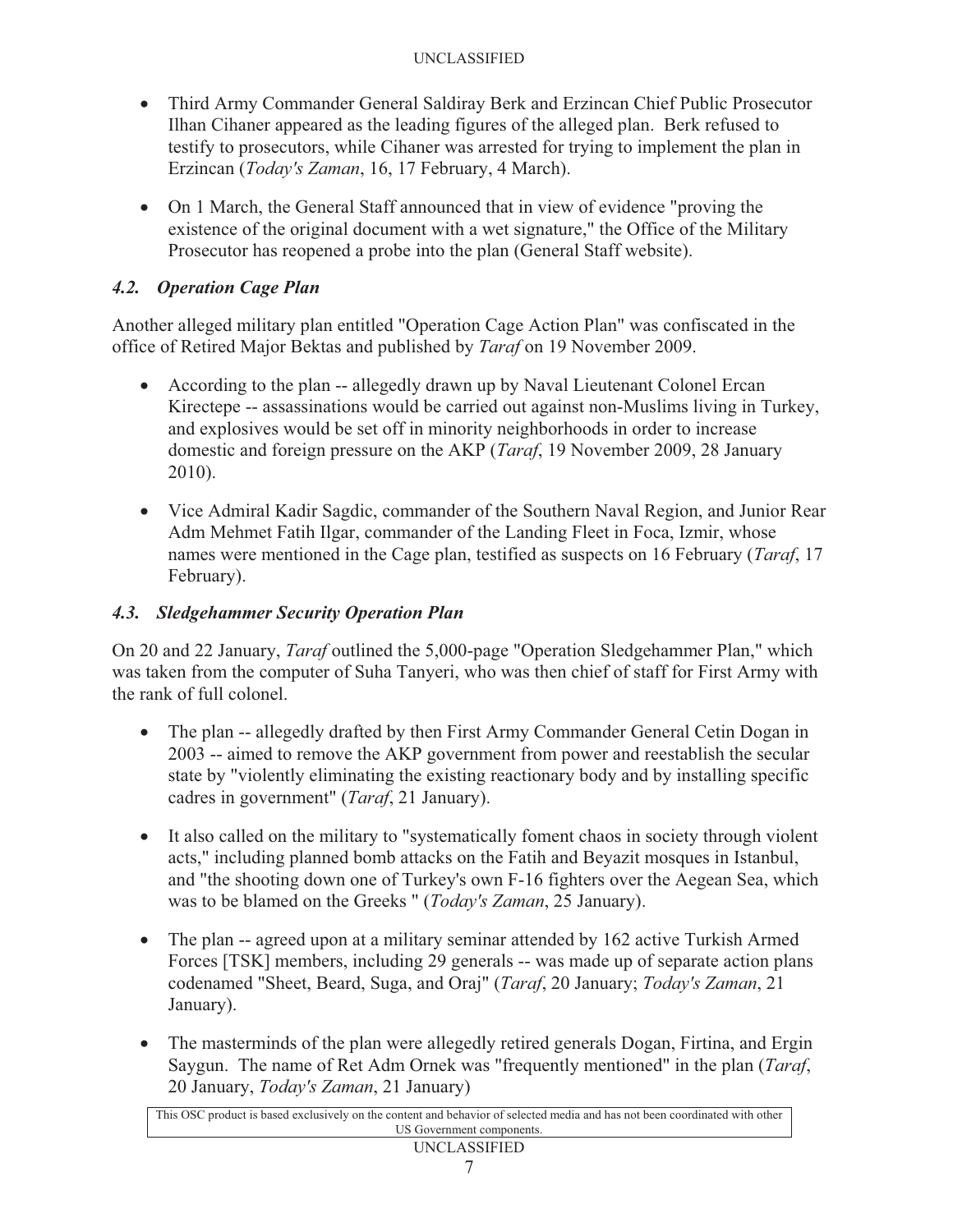### **5. Ergenekon Organizational Structure**

The Ergenekon organizational chart that was submitted by the prosecution to the court indicates that Ergenekon's leader, also referred to as "Number One," has not yet been identified, but that the organization consists of two bodies: The "Secret Body" -- made of six cells -- and a civilian wing known as the "Lobby."



*(*Today's Zaman*, 22 September 2008)* 

### **6. First Indictment**

The first indictment -- 2,455 pages-long -- was accepted by the Istanbul 13th High Criminal Court on 25 July 2008 and listed 86 suspects. The prosecutors in charge are Aykut Cengiz Engin, Zekeriya Oz, Mehmet Ali Pekguzel, and Nihat Taskin.

### *6.1. Ergenekon's Goals*

The indictment maintains that the organization's short-term goal was to carry out activities and create chaos with the aim of weakenening the government and undermining the public order. Its ultimate goal was to take over the government through an unlawful intervention that would have gained the people's approval (AA, 25 July 2008).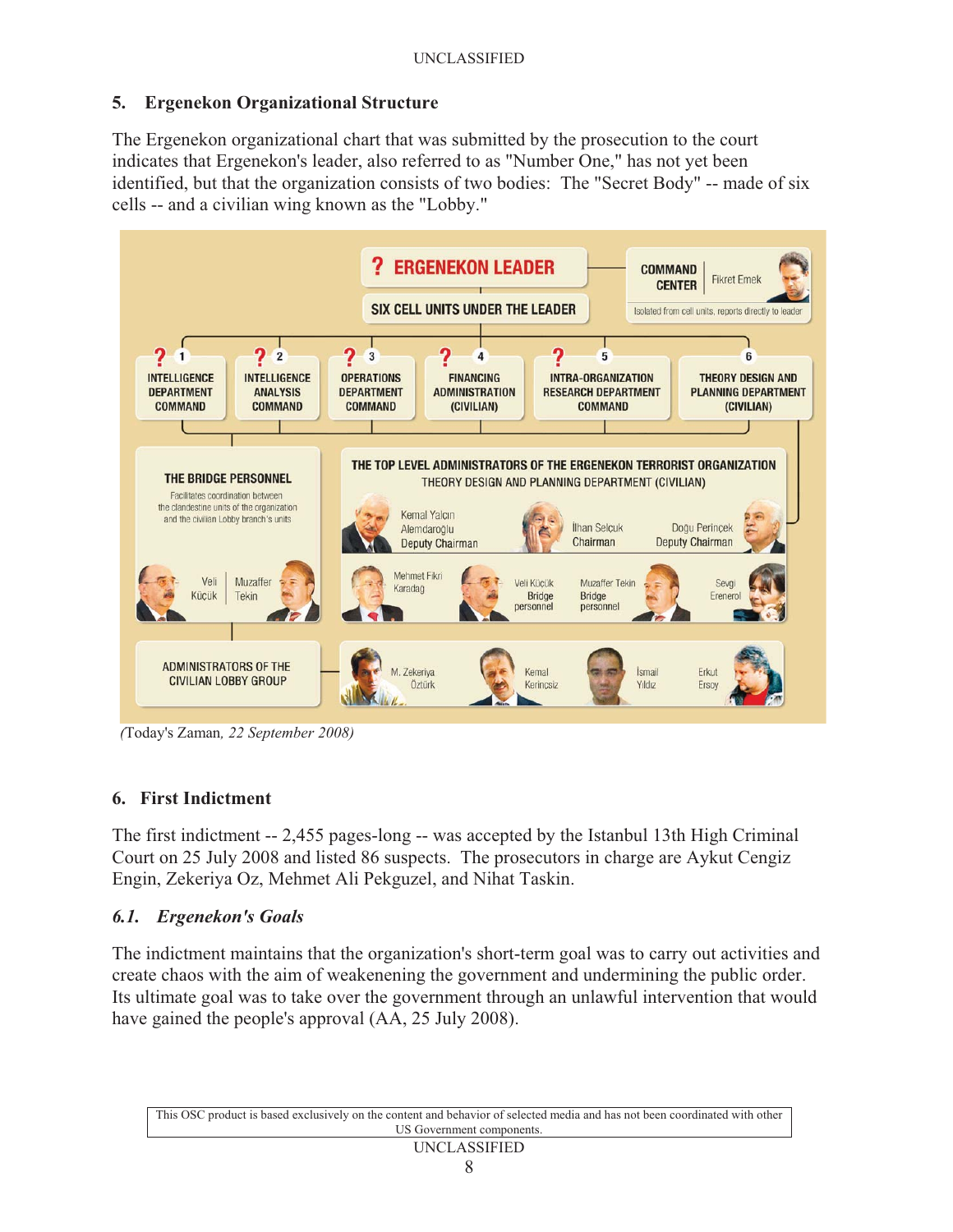- It lists Ergenekon's "four-stage action plan strategy" as preparation, organization, acts of terrorism in rural and urban settings, and civil war -- all with the aim of usurping control of the state and bringing it down from within.
- It asserts that Ergenekon also aimed to form phantom terrorist organizations in a bid to create chaos and that it attempted to infiltrate the General Staff, the police, the MIT, and political parties (NTV, 25 July 2008).
- Furthermore, it states that the National Forces Association, a part of the Ergenekon terrorist organization, planned to stage attacks against Kurdish citizens in order to trigger a Turkish-Kurdish conflict, which would ultimately serve Ergenekon's primary purpose of creating an atmosphere of chaos and conflict (*Today's Zaman*, 30 July 2008).

# *6.2. Incidents, Groups Linked to Ergenekon*

The indictment charges that Ergenekon was behind many criminal actions and high-profile assassinations in Turkey over the past two decades, which include the following:

- The attack on the **Council of State** in 2006 that left a senior judge dead; this was based on the testimony of Osman Yildirim, who was sentenced to life for this attack, and who revealed that Veli Kucuk and Muzaffer Tekin were the organizers and planners of the attack.
- $\bullet$  Three separate bomb attacks against the *Cumhuriyet* newspaper in 2006; this was based on the testimony of Osman Yildirim, who claimed that Veli Kucuk and Muzaffer Tekin planned these attacks and gave him the three hand grenades.
- The shooting at a coffee shop in the **Gazi neighborhood** in Istanbul and the consequent death of 17 persons in 1995; a secret witness noted that Veli Kucuk gave the orders for the Gazi neighborhood shooting.
- The murder of Associate Professor **Dr Necip Hablemitoglu**, a secularist academic who was said to have been killed by Islamic groups in 2002 (NTV, 27 July 2008).
- The assassination of **Ugur Mumcu**, a secularist journalist long believed to have been assassinated by Islamic extremists in 1993, and of **Ozdemir Sabanci**, head of a business conglomerate who was said to have been shot dead by militants of the Revolutionary People's Liberation Party-Front, (DHKP-C), in 1996 (*Today's Zaman*, 28 July 2008).
- The murder of Turkish-Armenian journalist **Hrant Dink** in 2007 (*Today's Zaman*, 20 October 2008).
- The attack on the **Zirve Publishing** House in Malatya in 2007 (*Today's Zaman*, 20 October 2008).
- The killing of Priest Santoroin Trabzon in 2006 (*Today's Zaman*, 20 October 2008).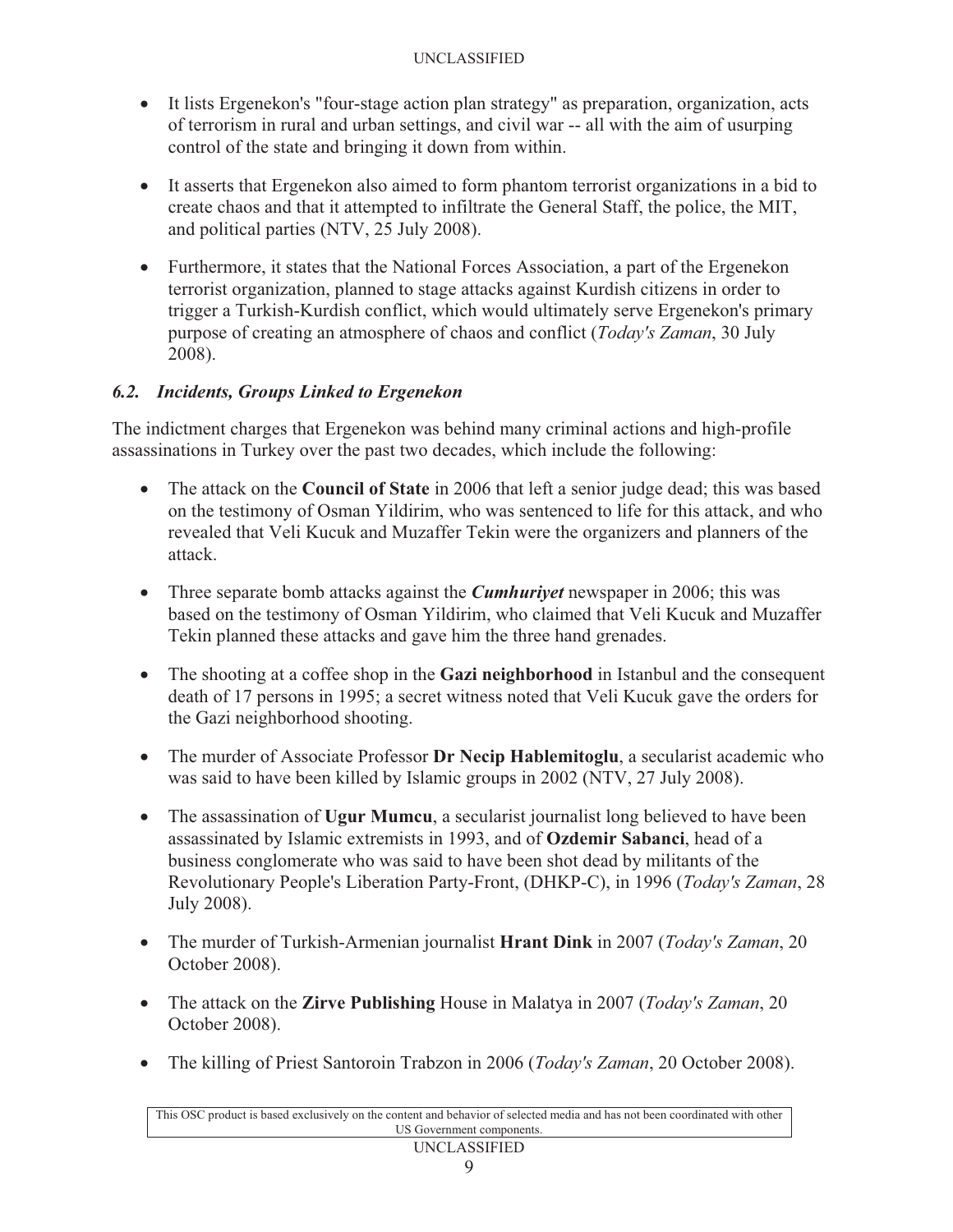The indictment also links Ergenekon to the following groups:

- The testimonies of secret witnesses established ties between Veli Kucuk and the **DHKP-C** and claimed that Ergenekon directed **Hizballah**, whose militants were trained by the Gendarmerie General Command.
- The indictment describes the **National Forces Association**, which was established in 2005, as a criminal organization carrying out activities under the Ergenekon network. It accuses the association of conducting activities with the aim of engaging in terrorism. Retired Colonel Mehmet Fikri Karadag is portrayed as the leader of the organization (NTV, 27 July 2008).

## *6.3. Assassinations, Actions Planned*

The indictment further charged that Ergenekon was planning to assassinate several figures, including the following:

- Former Ground Forces Commander General Yasar Buyukanit in 2005
- Defunct Democratic Society Party deputies Ahmet Turk and Sebahat Tuncel, as well as Diyarbakir Mayor Osman Baydemir -- aimed at triggering clashes between Turks and Kurds
- Former Higher Education Council Chairman Erdogan Tezic, Fener Greek Orthodox Patriarch Bartholomeos, Armenian Patriarch Mutafyan, Jewish businessman Ishak Alaton, journalist Fehmi Koru, and Nobel laureate Orhan Pamuk (NTV, 27 July 2008)
- $\bullet$  The Turkish Revenge Brigade, allegedly under the direction of Veli Kucuk, intended to assassinate Prime Minister Recep Tayyip Erdogan, the chief of police intelligence, and a top Council of State administrator (*Today's Zaman*, 9 January 2009).
- It also charged that the organization was planning an attack on NATO facilities.

# *6.4. Main Charges*

- Establishing, directing, and being a member of an armed terrorist organization
- Aiding and abetting the terrorist organization
- Attempting to overthrow the government and rendering it incapable of governing through the use of force and coercion
- Inciting people to armed rebellion against the government
- $\bullet$  Acquiring, stocking, and using explosives and urging others to commit crimes using explosives
- Accessing classified documents regarding state security
- Recording personal data through illegal means

This OSC product is based exclusively on the content and behavior of selected media and has not been coordinated with other US Government components.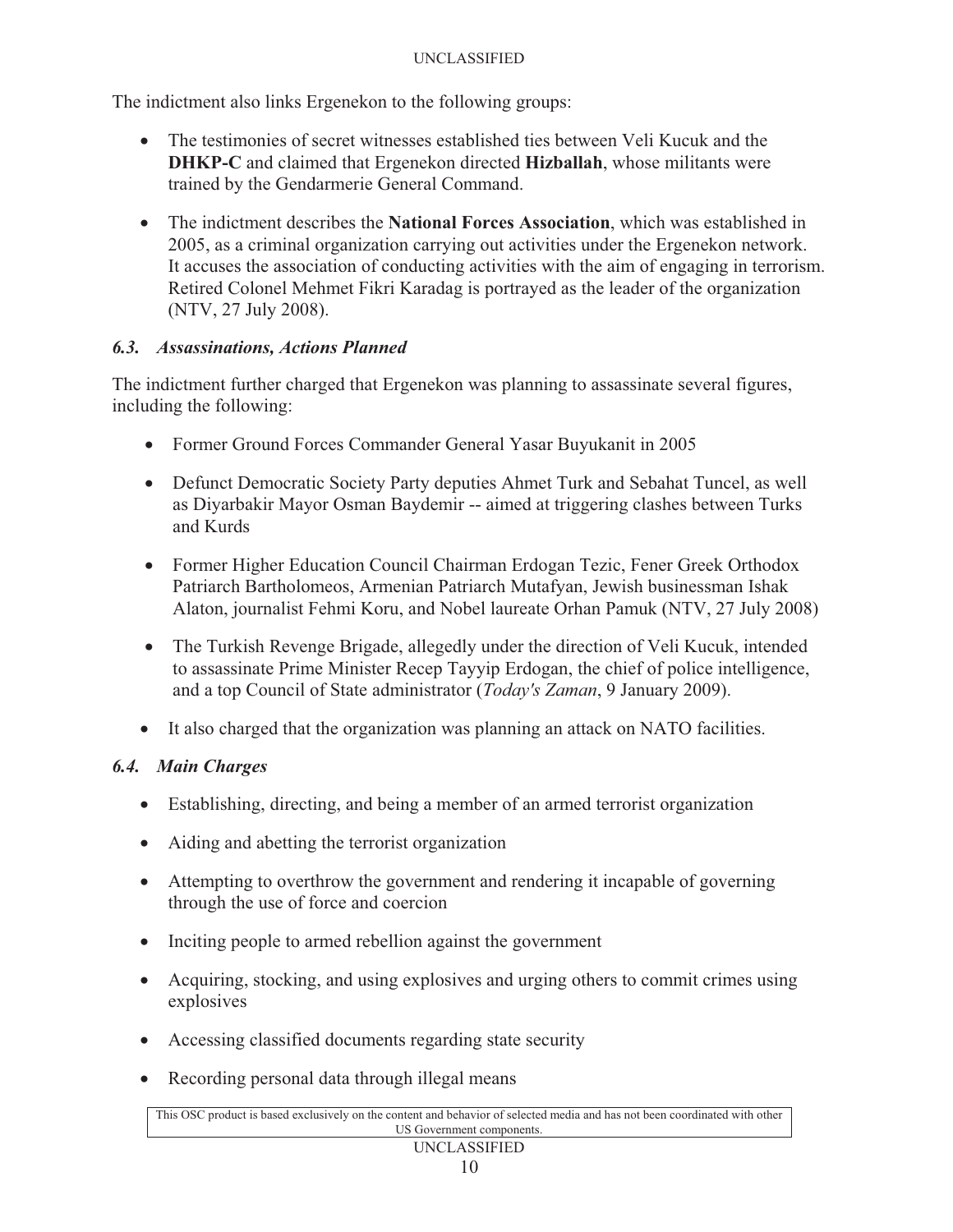- Provoking military disobedience
- Inciting people to hatred and enmity (AA, 25 July 2008).

### *6.5. Main Suspects, Accusations*

- **Retired Brigadier General Veli Kucuk**: Forming and running an armed terrorist organization; inciting people to engage in armed insurrection against the Turkish Government and to commit first-degree homicide; and possessing explosives in a manner to create fear and panic. He faces two consecutive life sentences with no possibility of parole.
- **Labor Party Chairman Dogu Perincek**: Forming and running a terrorist organization and inciting others to engage in armed insurrection against the government. He faces two consecutive life sentences with no possibility of parole.
- **Retired Captain Muzaffer Tekin**: Being a command figure of a terrorist organization and inciting others to engage in armed insurrection against the government. He faces two consecutive life sentences with no possibility of parole.
- *Cumhuriyet* **senior columnist Ilhan Selcuk**: Forming and running an armed terrorist organization; he faces two consecutive life sentences with no possibility of parole.
- **Chairman of the National Forces Association (Kuva-i Milliye) Mehmet Fikri Karadag**: Forming a terrorist organization and working to bring down the government by force. He faces two consecutive life sentences with no possibility of parole.
- **Former Istanbul University Rector Kemal Alemdaroglu**: Forming and running an armed terrorist organization; he faces two consecutive life sentences with no possibility of parole.
- **Lawyer Kemal Kerincsiz**: Inciting others to engage in armed insurrection and possessing and recording classified documents.
- **Warrant Officer Oktay Yildirim**: Belonging to a terrorist organization and inciting others to engage in armed insurrection.
- **Umit Sayin**: Belonging to a terrorist organization and inciting others to engage in armed insurrection.
- **Sami Hostan**, **Sedat Peker**, **Ali Yasak**, and **Guler Komurcu**: Belonging to a terrorist organization.
- **Lawyer Fuat Turgut**: Belonging to a terrorist organization and inciting others to engage in insurrection.
- **Mehmet Zekeriya Ozturk**: Illegally recording personal data.
- **Writer Engin Poyraz**: Belonging to an armed terrorist organization and inciting others to engage in armed insurrection against the government.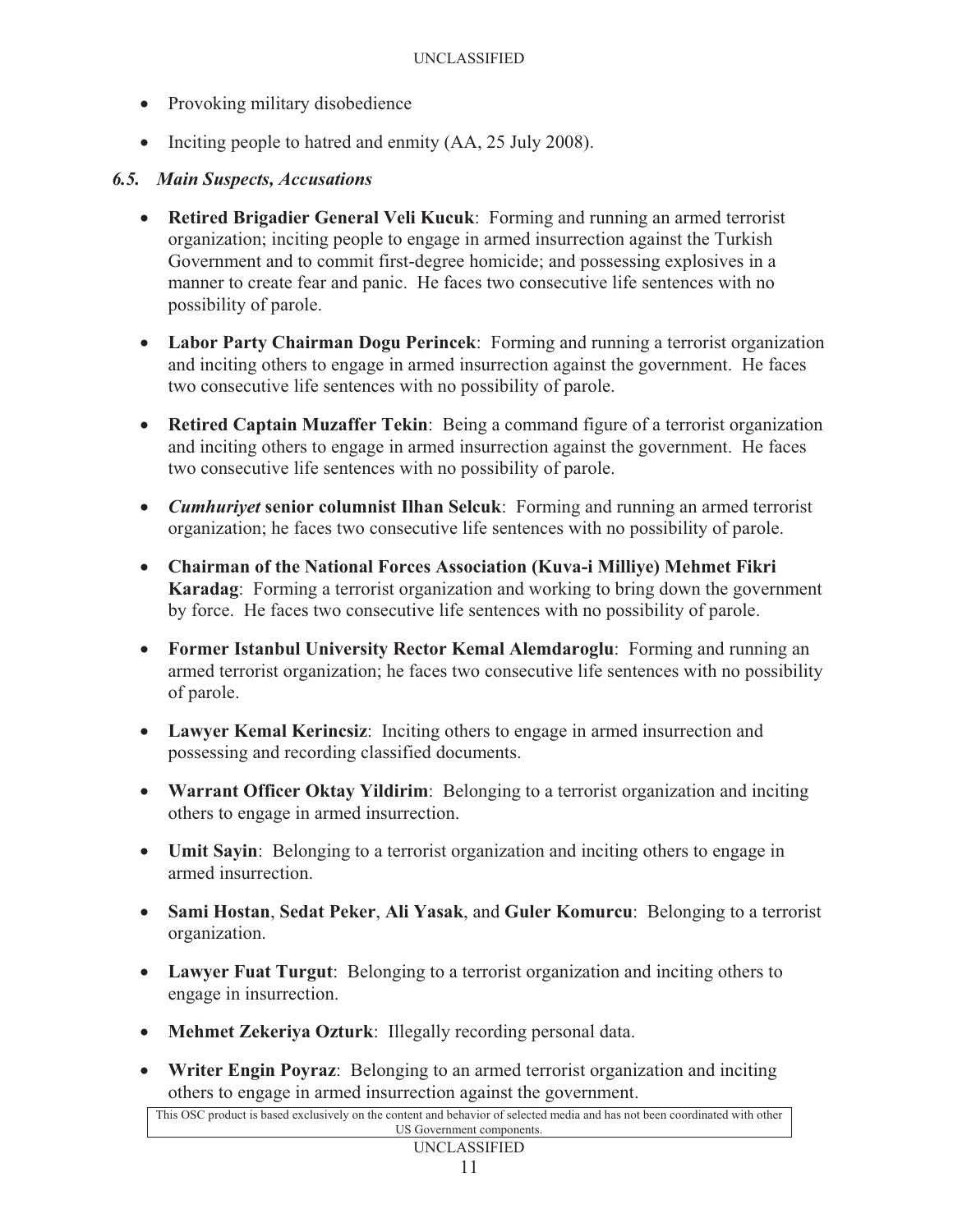- **Ayse Asuman Ozdemir**: Belonging to an armed terrorist organization, illegally recording personal data, and attempting to influence the judiciary.
- **Muzaffer Senocak**: Stealing and possessing information pertaining to national security.
- **Fikret Emek**: Stealing and possessing information pertaining to state security and providing weapons to an armed terrorist organization (NTV, 25, 27 July 2008; *Today's Zaman*, 26 July 2008).

## **7. Second Indictment**

The second indictment -- 1,909 pages-long with 248 appendices -- was accepted by the Istanbul 13th High Criminal Court on 25 March 2009 and charges 56 suspects. There are seven prosecutors in the case, including Zekeriya Oz, who headed the first indictment. Of the 56 suspects, 19 were in custody when the indictment was presented.

## *7.1. Ergenekon's Goals*

The second indictment includes allegations made in 2008 by the newsweekly *Nokta*, accusing former military commanders of plotting a coup against the ruling AKP. The allegations were reportedly confirmed by the diaries of journalist Mustafa Balbay and Admiral Ornek (*Today's Zaman*, 26 March 2009).

- Ergenekon first worked to prepare the ground for a coup. Various activities were conducted by means of the Republic Working Group, which was illegally formed within the Gendarmerie General Command (*Taraf*, 26 March 2009).
- Ergenekon planned to remove the obstacles before the coup. It prepared and put into implementation the coup plans with the codenames "Sarikiz (Blondie), Ayisigi (Moonlight), and Yakamoz (Sea Phosphorescence)" The coup was to be carried out in 2003 or 2004 (*Taraf*, 26 March 2009).
- Ergenekon planned to transform the military from top to bottom. The basis of the second indictment consisted of the coup diaries of Ornek and Balbay. The force commanders at the time -- Yalman, Ornek, and Firtina -- were included in the "Republic Working Group" that Eruygur had founded with the aim of starting a coup. Ergenekon's coup plan "Yakamoz" discussed the need to restructure the TSK and set out "the post-coup command echelon and the structure within the Turkish Armed Forces" (*Taraf,* 26 March 2009).
- Eruygur and Yalman transferred a total of \$1.5 million to Hakan Sanli, another suspect in the case, to be used for building the infrastructure for wiretapping; a key preparation for the coup (*Today's Zaman*, 28 March 2009).
- The organization had used, directed, or taken under its control the terrorist DHKP-C, Hizballah, and the PKK in-line with its goals.

This OSC product is based exclusively on the content and behavior of selected media and has not been coordinated with other US Government components.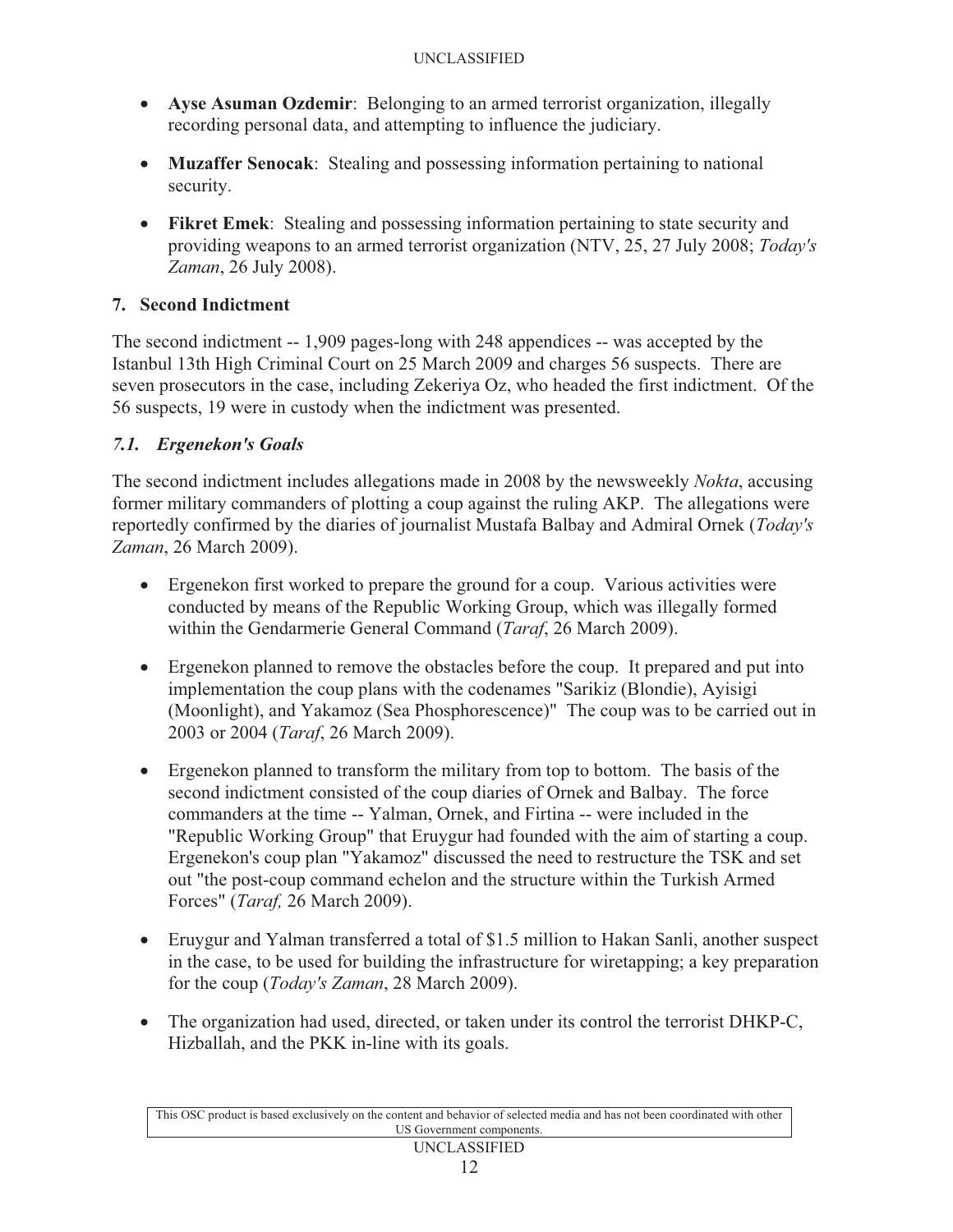### *7.2. Main Charges*

- Plotting a coup by forming a terrorist organization
- Plotting to transform the military from top to bottom
- Plotting to restructure the civil administration under three separate headings: legislative, executive, and judiciary (*Taraf*, 26 March 2009)
- Planning to wiretap illegally
- Planning to restructure the Republican People's Party (CHP) and the Nationalist Action Party by bringing down their leaders (*Today's Zaman*, 26 March 2009)
- Terrorizing locals in the Southeast in the 1990's by means of JITEM (*Today's Zaman*, 26 March 2009, *Bianet*, 27 March 2009)
- Assassinating Armenian journalist Hrant Dink in 2007 (*Today's Zaman*, 26 March 2009)
- "Trying to extend the term of former President Ahmet Necdet Sezer, a fierce secularist, and ensure that as many AKP members left the party as possible" (*Hurriyet Daily News*, 26 March 2009)
- "Trying to instigate ethnic conflict between Turks and Kurds" and "having links with several terrorist groups," including the PKK (*Hurriyet Daily News*, 26 March 2009).
- Having links with the DHKP-C, Hizballah, and Hizb ut-Tahrir.

#### *7.3. Main Suspects, Accusations*

- **Former Commander of the Gendarmerie Forces Sener Eruygur**: Head of the nationalist Ataturkist Thought Association; founding or leading an armed terrorist organization, attempting to either eradicate or obstruct the Turkish Grand National Assembly, being behind a grenade attack on *Cumhuriyet*'s offices in 2006, drug trafficking, influencing the judiciary, illegally storing weapons, encouraging subversion within the military, collecting and making public state secrets, illegally collecting information on individuals, and tampering official documents (*Today's Zaman*, *Hurriyet Daily News*, 26 March 2009; *Sabah*, 20 July 2009).
- **Former Commander of the 1st Army Corps Hursit Tolon**: Founding or leading an armed terrorist organization, attempting to either eradicate or obstruct the Turkish Grand National Assembly, being behind a grenade attack on *Cumhuriyet*'s offices in 2006, drug trafficking, influencing the judiciary, illegally storing weapons, encouraging subversion within the military, collecting and publicizing state secrets, illegally collecting information on individuals and tampering official documents" (*Today's Zaman, Hurriyet Daily News*, 26 March 2009, *Sabah*, 20 July 2009).

This OSC product is based exclusively on the content and behavior of selected media and has not been coordinated with other US Government components.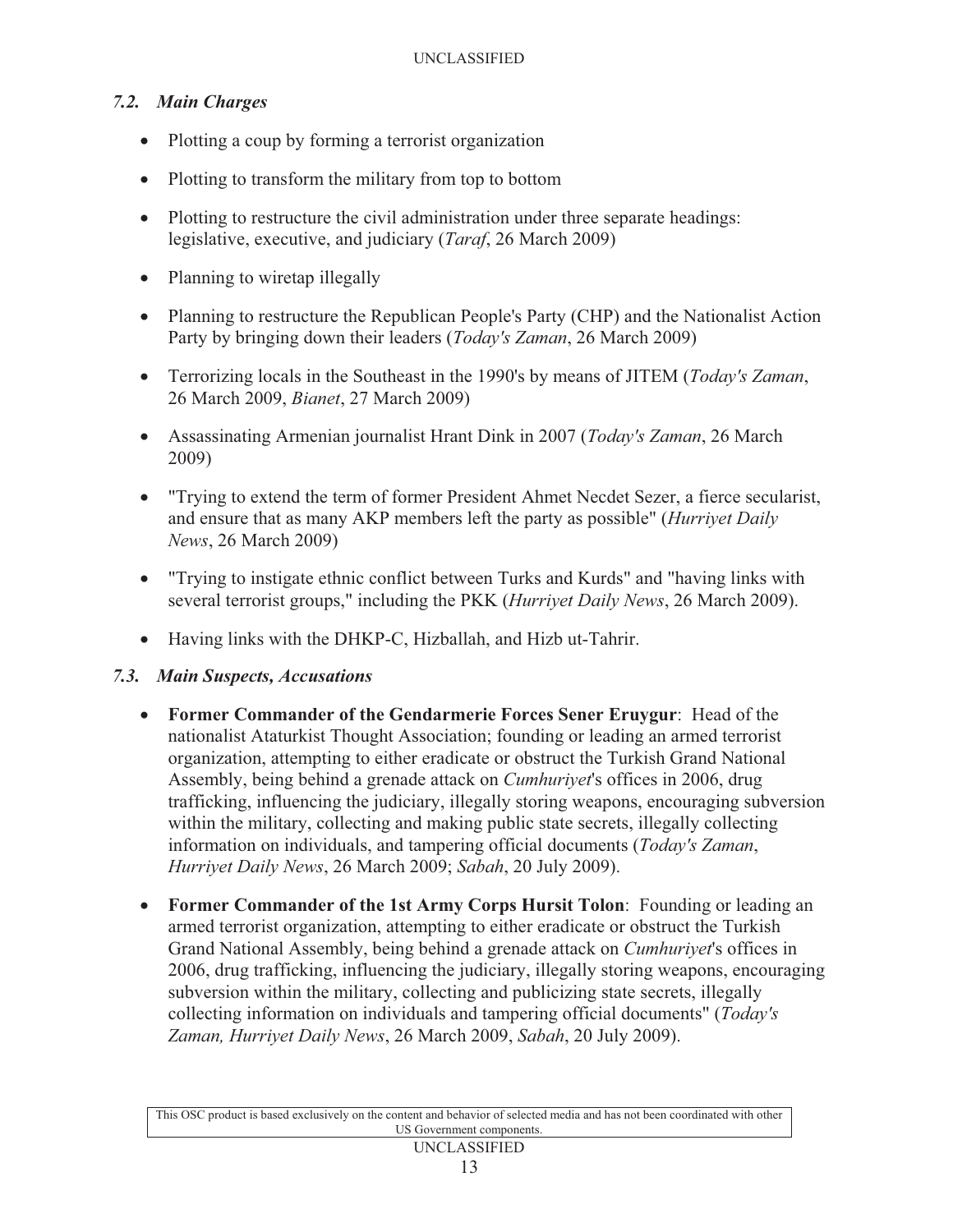- **Retired Brigadier General Levent Ersoz**: Trying to topple the government and inciting armed insurrection (*Hurriyet Daily News*, 26 March 2009; *Sabah*, 20 July 2009).
- *Cumhuriyet***'s columnist and Ankara representative Mustafa Balbay**: Stealing secret information linked to state security (*Hurriyet Daily News*, 26 March 2009; *Sabah*, 20 July 2009).
- **Journalist Tuncay Ozkan**: One of the organizers of the Republic rallies, accused of attempting to topple parliament and CHP leader Deniz Baykal (*Hurriyet Daily News*, 26 March 2009; *Sabah*, 20 July 2009).
- **Ankara Chamber of Commerce (ATO) head Sinan Aygun**: Belonging to an armed terrorist organization and trying to topple the government (*Bianet*, 26 March 2009).
- **Turhan Comez**, former AKP deputy and former aide to Prime Minister Erdogan: Trying to topple the government (*Hurriyet Daily News*, 26 March; *Sabah*, 20 July 2009).
- **Former State Security Court Judge Tanju Guvendiren**: Membership in an armed terrorist organization (*Bianet*, 26 March 2009).
- **Ferda Paksut**: Wife of Constitutional Court Deputy President Osman Paksut; knowingly aiding a terrorist group (*Hurriyet Daily News*, 26 March 2009).
- *Halka ve Olaylara Tercuman* **Chief Editor Ufuk Mehmet Buyukcelebi**: Belonging to an armed terrorist organization and possessing unlicensed weapons (*Bianet*, 26 March 2009).
- **Former AKP deputy Emin Sirin:** Belonging to an armed terrorist organization (*Bianet*, 26 March 2009).
- **Former police chief Adil Serdar Sacan**: Belonging to a terrorist organization and publicizing state secrets (*Hurriyet Daily News*, 26 March 2009; *Sabah*, 20 July 2009).
- **Former Esenyurt Mayor Gurbuz Capan**: Belonging to an armed terrorist organization and possessing unlicensed weapon (*Bianet*, 26 March 2009).
- **Retired Gendarmerie Colonel Arif Dogan**: Believed to be one of the founders of JITEM; belonging to an armed terrorist organization, revealing state secrets, and possessing weapons (*Bianet*, 26 March 2009; *Vatan*, 19 July 2009).

# **8. Third Indictment**

The third indictment was accepted by the 13th High Criminal Court on 5 August 2009. The 1,454-page document was drawn up in five individual parts and contains accusations against 52 people. It focuses on the operations carried out between 10 January and 17 April 2009 and is the first indictment to deem Ergenekon a terrorist organization in accordance with Articles 1,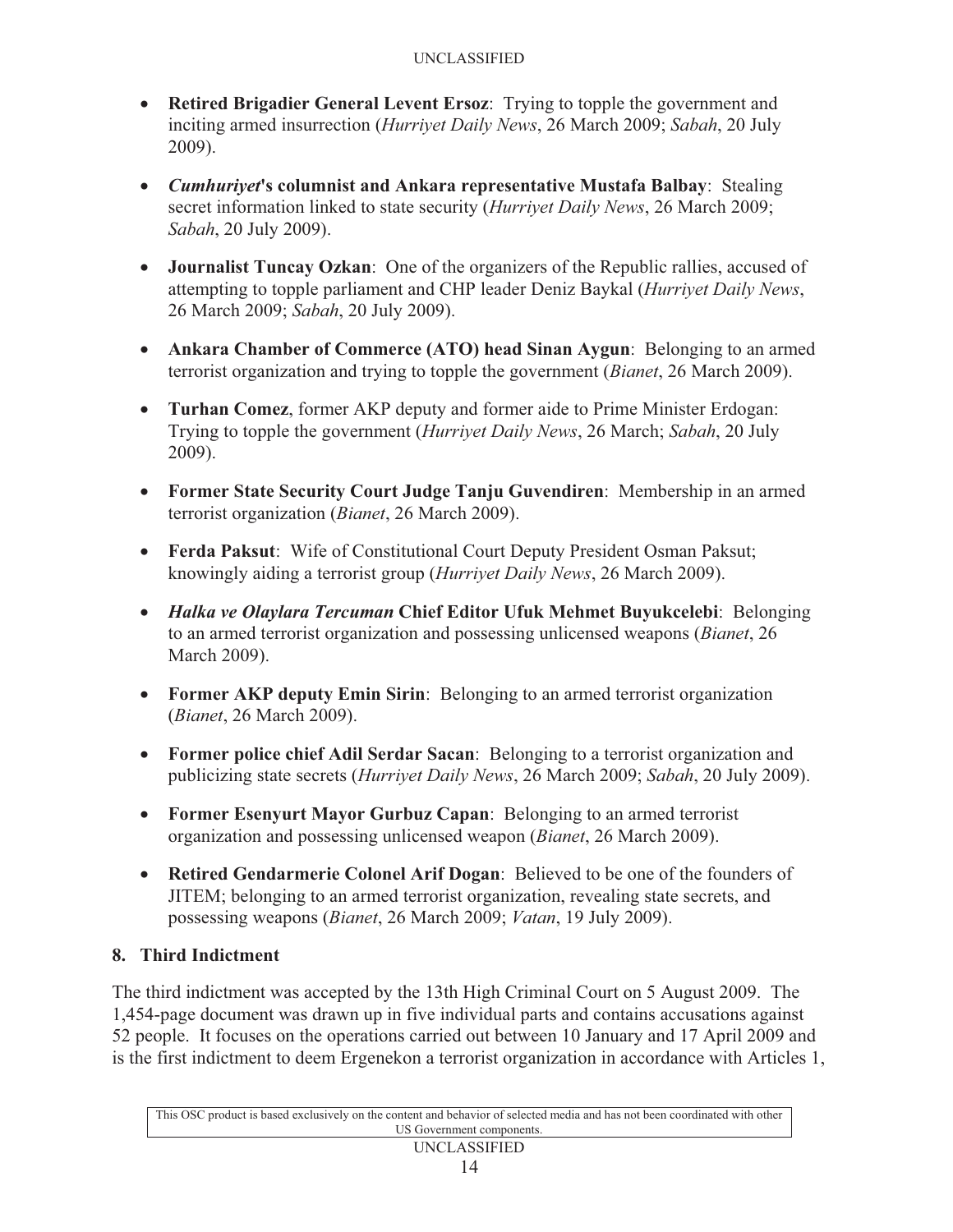3, and 4 of the Counter-Terrorism Law and Articles 220, 302, 314, and 316 of the Turkish Penal Code (TCK).

### *8.1. Ergenekon's Goals*

- Ergenekon planned to assassinate journalist and author Fehmi Koru, Turkish Nobel laureate author Orhan Pamuk, Democratic Society Party (DTP) leader Ahmet Turk, Diyarbakir Mayor Osman Baydemir, and DTP Deputy Sebahat Tuncel.
- Ergenekon possessed weapons and munitions, including 424 hand grenades, land mines, booby traps, 12 rocket launchers, approximately three kilograms of explosives, 43 ready-to-use light anti-tank weapons, seven shells for light anti-tank weapons, 34 anti-aircraft missiles, 35 mortar shells, dynamite, rifles, handguns, and tens of thousands of cartridges, to prepare the grounds for a coup.
- Ergenekon carried out attacks on *Cumhuriyet* and the Council of State in order to create chaos and prepare the grounds for a coup.
- Ergenekon initiated an attack in Sivas in 1993 by a fundamentalist mob on a hotel where visiting Alevi poets and intellectuals were staying with the aim of stirring anger against the government (*Hurriyet Daily News*, 6, 7 August 2009; *Milliyet*, *Taraf*, 6 August 2009; *Today's Zaman*, 26 August 2009, 31 December 2009; *Bianet*, 9 August 2009).

# *8.2. Incidents, Groups Linked to Ergenekon*

The third indictment quotes an anonymous witness identified as "Ilkadim [First Step]" as saying that retired Brigadier General Levent Ersoz, former head of the Gendarmerie Intelligence Department, held two meetings with Cemil Bayik, one of the leading figures within the PKK, near Turkey's common border with Iraq. The witness also asserted that Ersoz and Bayik exchanged letters (*Yeni Safak*, 23 August 2009).

### *8.3. Main Charges*

- Setting up and leading a terror organization attempting to destroy the government of the Republic of Turkey or blocking it from performing its duties
- Attempting to destroy the Turkish Parliament and blocking it from performing its duties
- Recording personal data; destroying, distorting, stealing, and acquiring secret documents on national security
- Carrying explosives
- Firing weapons that pose a threat to people's lives
- Disclosing footage and voice recordings belonging to private life (*Today's Zaman,* 7 August 2009).

This OSC product is based exclusively on the content and behavior of selected media and has not been coordinated with other US Government components.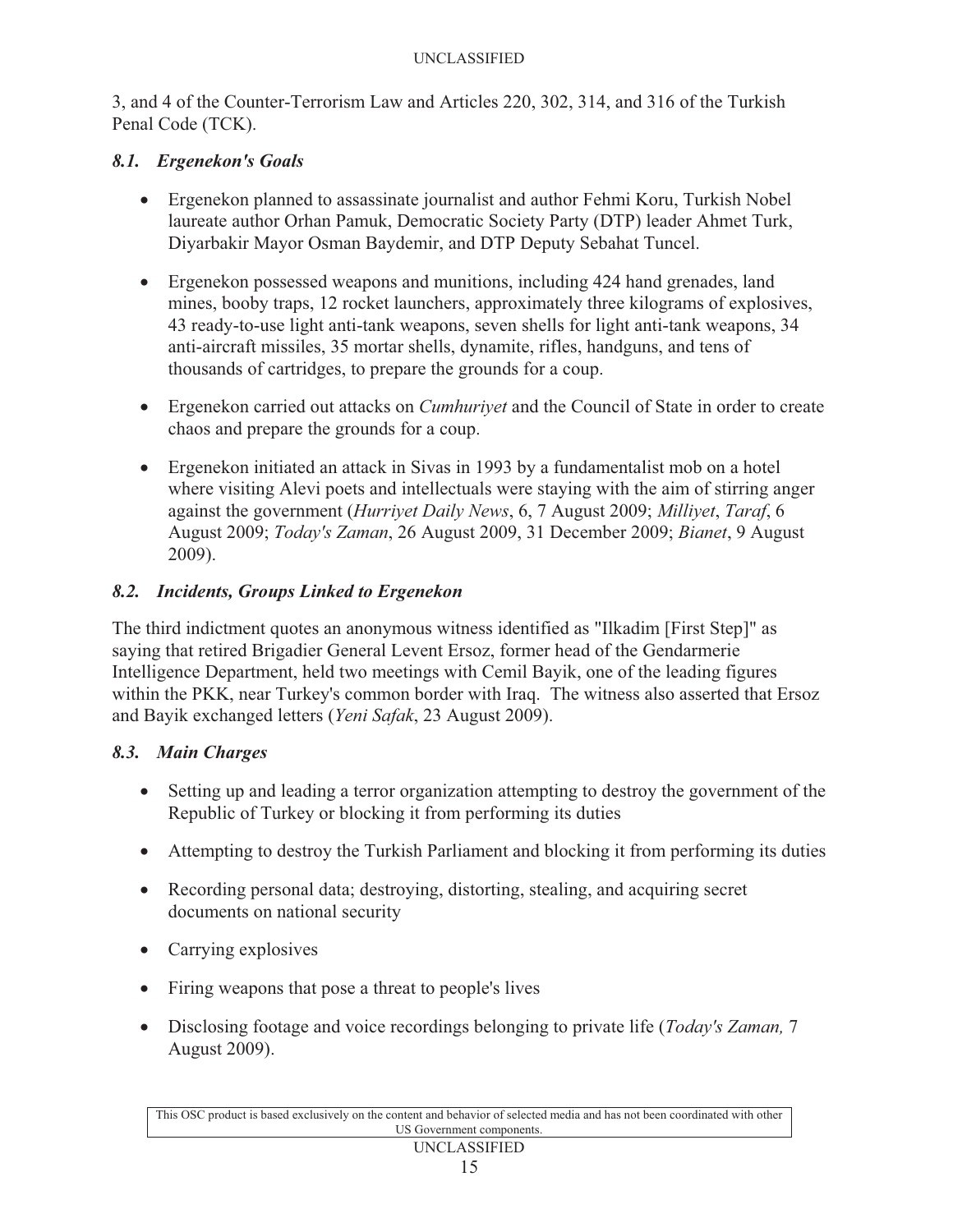#### *8.4. Main Suspects, Accusations*

- **Former deputy head of the Police Department's Special Forces Bureau Ibrahim Sahin**: Establishing death squads for Ergenekon, planning attacks on various NATO installations, forming and leading an illegal armed terrorist organization, attempting to overthrow the government and the National Assembly, having large number of weapons and dangerous substances, obtaining secret documents relating to state security, and collecting personal information through illegal means.
- **Sociologist and Writer Prof Yalcin Kucuk:** Forming and leading an illegal armed terrorist organization and attempting to overthrow the government and the National Assembly
- **Former Secretary General of the National Security Council Ret Gen Tuncer Kilinc**: Belonging to an illegal armed terrorist organization and obtaining secret documents related to state security.
- **Ret Gen Kemal Yavuz**: Belonging to an illegal armed terrorist organization and obtaining secret documents related to state security.
- **Prof Mehmet Haberal**: Forming and leading an illegal armed terrorist organization and attempting to overthrow the government and the National Assembly.
- **Turk Metal Union President Mustafa Ozbek**: Belonging to an illegal armed terrorist organization and obtaining and keeping secret documents.
- **Prof Kemal Guruz**, former head of Higher Education Council: Forming and leading an illegal armed terrorist organization, obtaining secret documents related to state security
- **Former Rectors Fatih Hilmioglu**, **Mustafa Yurtkuran**, **Riza Ferit Bernay**: Belonging to an illegal armed terrorist organization and attempting to overthrow the government and the National Assembly.
- **Ret Gen Erdal Senel**: Forming and leading an illegal armed terrorist organization and attempting to overthrow the government and the National Assembly.
- **Columnist Prof Erol Manisali**: Belonging to an armed terrorist organization and attempting to overthrow the government and the National Assembly.
- **Lt Col Mustafa Donmez**: Belonging to an illegal armed terrorist organization and obtaining secret documents related to state security (www.nethaber.com, 6 August 2009).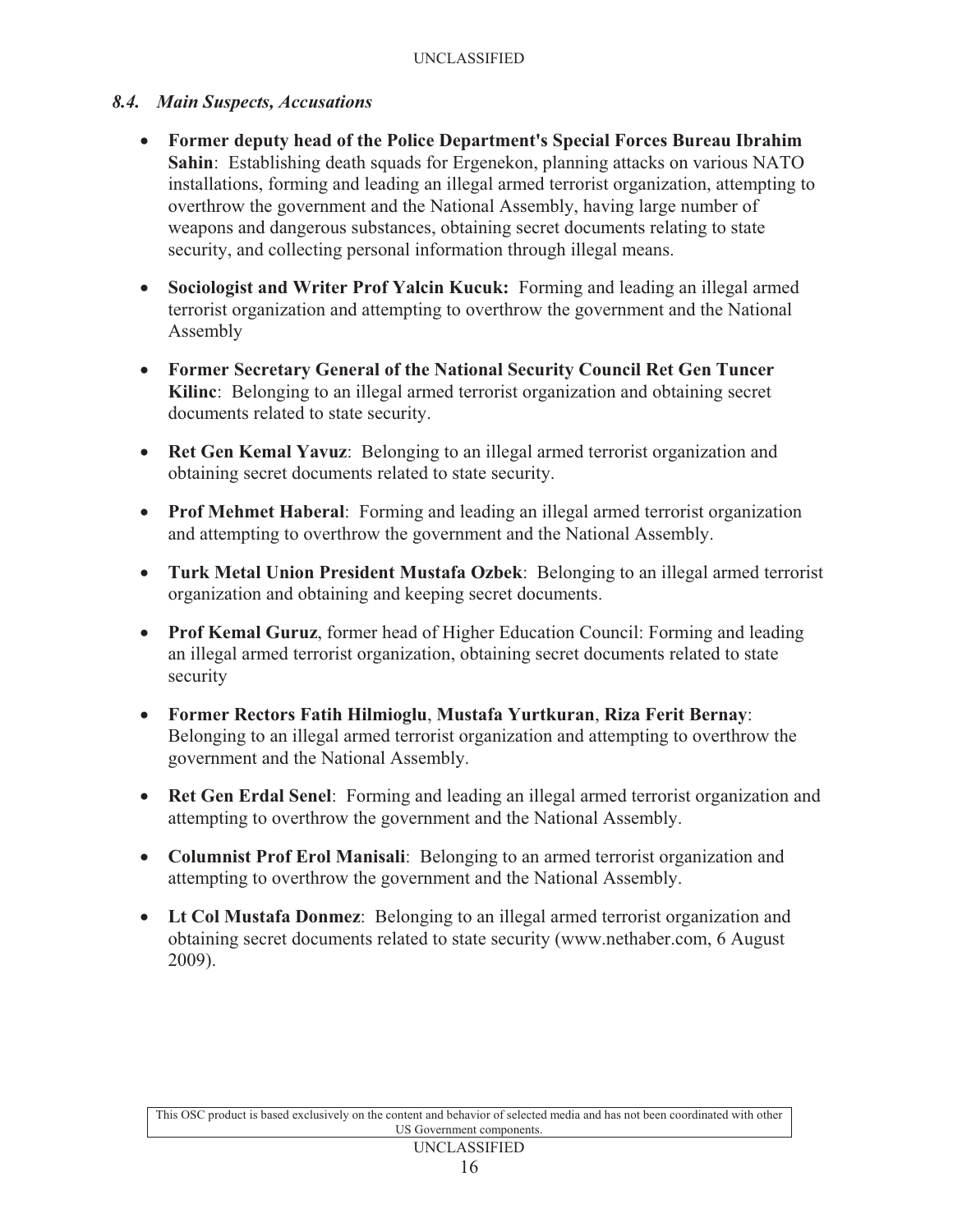#### **9. Fourth (Poyrazkoy) Indictment**

The fourth indictment was accepted by the 12th Criminal Court of Istanbul on 27 January. The 300-page document drafted by prosecutors Ercan Safak and Murat Yonder, charges 17 people - - five of whom are under arrest and including 15 naval officers -- in connection with the munitions found in excavations in Poyrazkoy.

#### *9.1. Ergenekon's Goals*

- An "illegal entity" -- which operated within the Naval Forces Command under the name "West Working Group" without any legal basis in the 28 February period, the nonviolent military intervention that ousted the then coalition government led by a pro-Islamic party in 1997 -- has still not ceased its activities and continues its unlawful actions and activities today within the framework of the "Cage Action Plan," which comes on the footsteps of the "Action Plan To Fight Reactionaryism" (*Taraf*, 28 June 2009).
- The "Cage Plan" exposed Ergenekon's plans to assassinate prominent figures of Turkey's non-Muslim communities and place the blame for the killings on the AKP. The desired result was an increase in internal and external pressure on the party, leading to diminishing public support for the government (*Today's Zaman*, 19 January).
- The arm cache would be used in an assassination attempt against the prosecutors involved in the Ergenekon case in the event that retired Captain Levent Goktas was not released from prison (*Hurriyet Daily News*, 18 January).

### *9.2. Main Charges*

- Possessing one firearm and a commensurate quantity of ammunition
- Purchasing, carrying, or possessing unlicensed firearms and ammunition
- Purchasing and possessing arms or ammunition that poses a serious danger in terms of their quantity and nature
- Membership in an armed terrorist organization
- Possessing or transacting dangerous materials without license
- Attempting to abrogate the Turkish Grand National Assembly or to prevent it from performing its functions
- Attempting to abrogate the government of the Turkish Republic or to prevent it from performing its functions (*Taraf*, 28 January).

The 12th Criminal Court of Istanbul set the first hearing of the trial on 9 April 2010.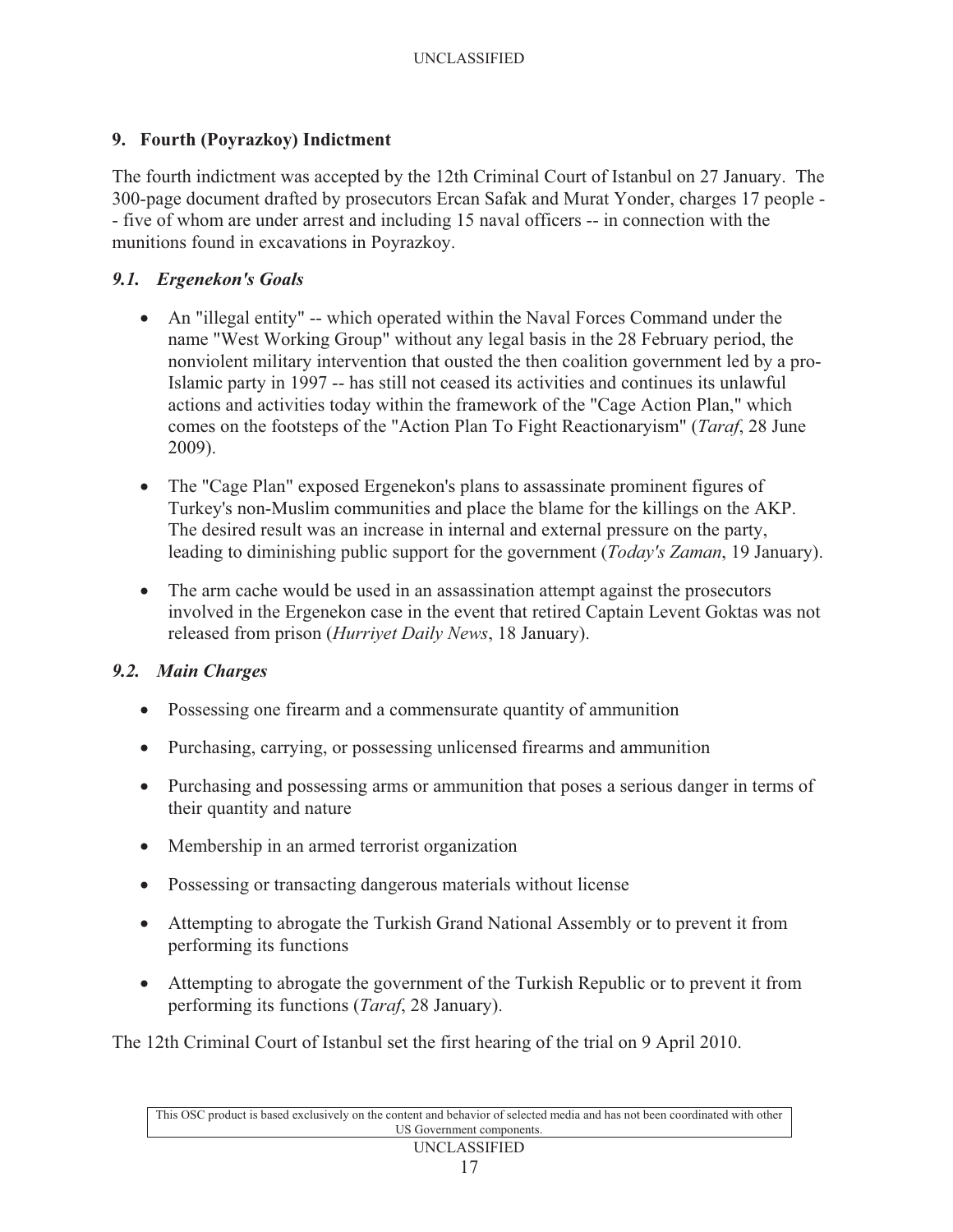### *9.3. Main Suspects, Accusations*

- **Ret Lt Col Ercan Kirectepe**: Attempting to destroy Parliament and the government.
- **Navy Commanders Emre Onat and Eren Gunay**: Attempting to destroy Parliament and the government.
- **Navy Junior Cpt Mustafa Turhan Ecevit**: Attempting to destroy Parliament and the government.
- **Ret Maj Levent Bektas**: Attempting to destroy Parliament and the government.
- **Adm Levent Gorgec**: Belonging to a terrorist organization and possessing unlicensed weapons.
- **NCO Naval Officer Ergin Geldikaya**: Belonging to a terrorist organization and possessing unlicensed weapons.
- **Naval Staff Cpt Ali Turksen**: Belonging to a terrorist organization and possessing unlicensed weapons.
- **Senior Sgt Halil Cura**: Belonging to a terrorist organization and possessing unlicensed weapons.
- **Senior Sgt Ferudun Arslan**: Belonging to a terrorist organization and possessing unlicensed weapons.
- **Senior Sgt Saadettin Dogan**: Belonging to a terrorist organization and possessing unlicensed weapons.
- **Navy Staff Cpt Ibrahim Koray Ozyurt**: Belonging to a terrorist organization and possessing unlicensed weapons.
- **Navy Staff Cpt Muharrem Nuri Alacali**: Belonging to a terrorist organization and possessing unlicensed weapons.
- **Navy Staff Cpt Safak Yurekli**: Belonging to a terrorist organization and possessing unlicensed weapons.
- **Navy Staff Cpt Dora Sungunay**: Belonging to a terrorist organization and possessing unlicensed weapons.
- **Navy Staff Cpt Tayfun Duman**: Belonging to a terrorist organization and possessing unlicensed weapons.
- **Navy Staff Cpt Mert Yanik**: Belonging to a terrorist organization and possessing unlicensed weapons (*Today's Zaman*, 19 January).

This OSC product is based exclusively on the content and behavior of selected media and has not been coordinated with other US Government components.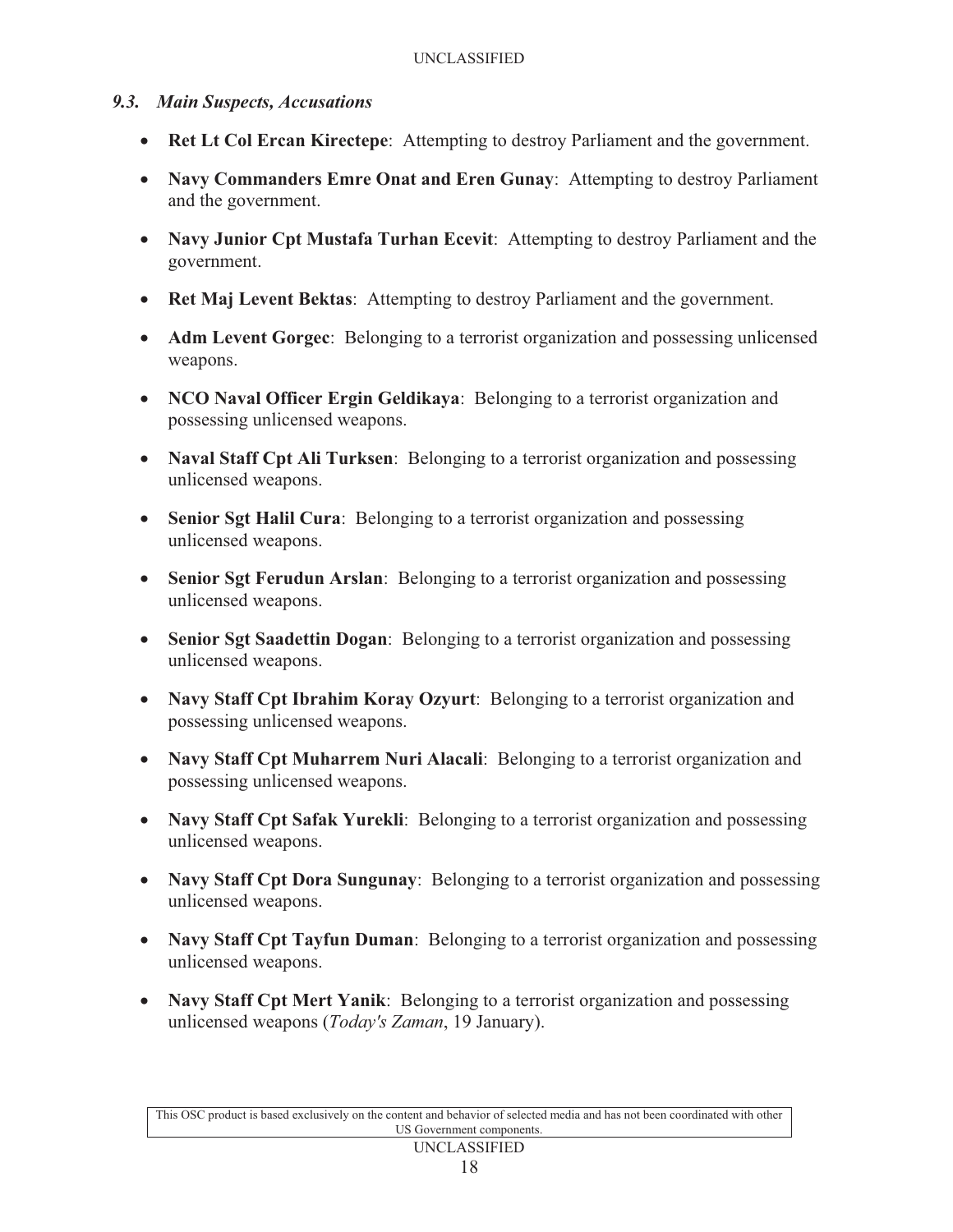## **10. Fifth (Erzincan) Indictment**

The fifth indictment was accepted by the Specially Empowered 2nd Criminal Court in Erzurum on 1 March. The 61-page document drawn up by prosecutor Taner Aksakal charges 14 suspects, 11 of whom are under arrest, in connection with the "Action Plan to Fight Reactionaryism." For the first time, a senior general on active duty, Third Army Commander General Saldiray Berk, is listed as a suspect in the investigation into Ergenekon.

### *10.1. Ergenekon's Goal*

- Ergenekon attempted to put into action the "Action Plan to Fight Reactionaryism" in Erzincan to undermine the government and the pro-Islamic Fethullah Gulen Movement (*Today's Zaman*, 3 March).

# *10.2. Main Charges*

- Planting weapons, drugs, and other incriminating items in homes belonging to members of the Gulen Sect and carrying out raids on those places, ensuring that the Gulen Sect be treated as a terrorist organization (*Star*, 2 March)
- Setting up smaller terrorist organizations; controlling the mafia's international drug trade; attempting to control some media, civil society organizations, and political parties; attempting to stage political assassinations; and using illegal means to find funding and new recruits for the organization (*Today's Zaman*, 3 March).

The 2nd Criminal Court in Erzurum set the first hearing of the trial on 4 May 2010.

# *10.3. Main Suspects, Accusations*

- **Third Army Commander General Saldiray Berk** (prime suspect): Forming and running a terrorist organization, pressuring subordinates to foment unrest in Erzincan by exploiting the Alevi, Sunni, and Kurdish ethnic structure of the province with an eye to spreading this unrest to the rest of Turkey (*Milliyet*, *Hurriyet*, 2 March)
- **Chief Public Prosecutor Ilhan Cihaner**: Belonging to an armed terrorist organization, committing fraud on an official document as a public official, and threatening multiple persons (*Hurriyet*, 2 March).
- **Erzincan Provincial Gendarmerie Regiment Commander Col Ali Tapan**: Belonging to an armed terrorist organization.
- **Eskisehir Provincial Gendarmerie Regiment Commander Sr Col Recep Gencoglu**: Belonging to an armed terrorist organization.
- **Erzincan Provincial Gendarmerie Intelligence Department Director Nedim Ersan**: Belonging to an armed terrorist organization.
- **Erzincan Provincial Gendarmerie Intelligence Department Deputy Director Esin Ergut**: Belonging to an armed terrorist organization.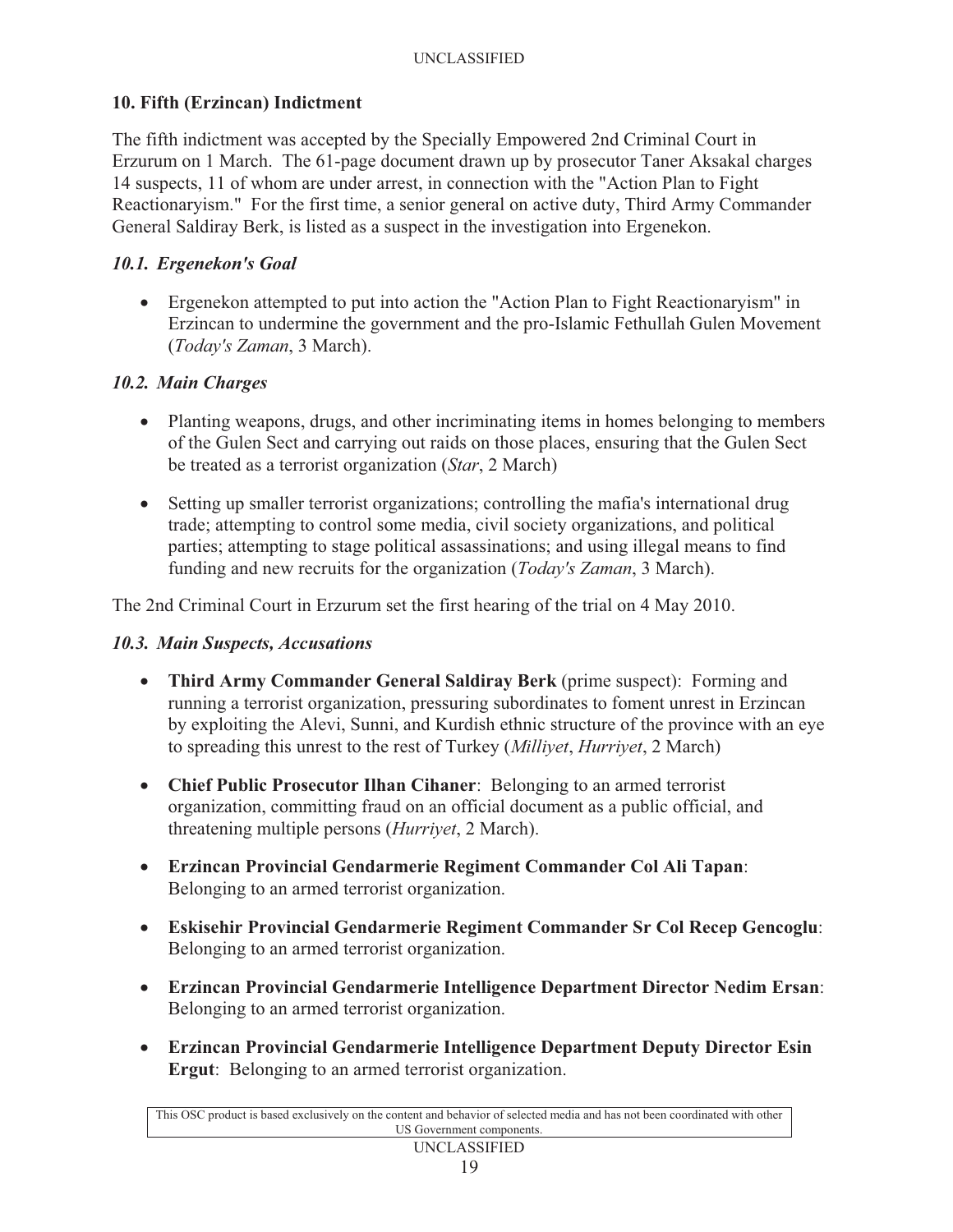- **Yaylabasi Post Commander NCO Murat Yildiz**: Belonging to an armed terrorist organization.
- **NCOs Orhan Esinger and Senol Bozkurt**: Belonging to an armed terrorist organization.
- **MIT Erzincan Department Director Sinasi Demir**: Belonging to an armed terrorist organization.
- **MIT members Sadri Barkin Ince** and **Kivilcim Ustel**: Belonging to an armed terrorist organization.
- **Third Army Intelligence Department Planning and Training officer Ahmet Saraclar:** Belonging to an armed terrorist organization.
- **Erzincan hunting goods store owner Yasar Bas**: Belonging to an armed terrorist organization (*Today's Zaman*, 3 March).

## **11. Ergenekon Trials**

Two separate trials, which the media named as the "first Ergenekon case" and the "second Ergenekon case," are being held by the 13th High Criminal Court in Istanbul on the basis of the first three indictments prepared by the Prosecutor's Office.

## *11.1. First Ergenekon Case*

The trial of the 86 Ergenekon suspects started on the basis of the first indictment in Silivri, a town close to Istanbul, on 20 October 2008.

- The trial combined the first Ergenekon case with the attacks against the Council of State and *Cumhuriyet* on 3 August 2009. In the case of the attack against members of the Council of State, the High Criminal Court in Ankara previously sentenced Alparslan Arslan to life imprisonment twice in February 2008 (AA, 17 July, 3 August 2009; *Today's Zaman*, 4 August 2009).
- The 13th High Criminal Court had to adjourn the first hearing shortly after it started because of the chaos caused by the large number of demonstrators and journalists who tried to enter the small courtroom. Hundreds of protesters demonstrated against the trial, waving Turkish flags and chanting: "The traitors are in Parliament, the patriots are in prison" (*Today's Zaman*, 21 October 2008).
- On 14 October 2009, the 11th High Criminal Court in Ankara merged the case against the two members of the Association for the Union of Patriotic Forces with the Ergenekon file. The president and the former deputy secretary of that neonationalist organization are accused of deliberately aiding and abetting Ergenekon (*Today's Zaman*, 15 October 2009).
- During the 125th hearing of the first Ergenekon case on 8 December 2009, detainee Asst Prof Umit Sayin demanded a closed hearing and addressed the court after the other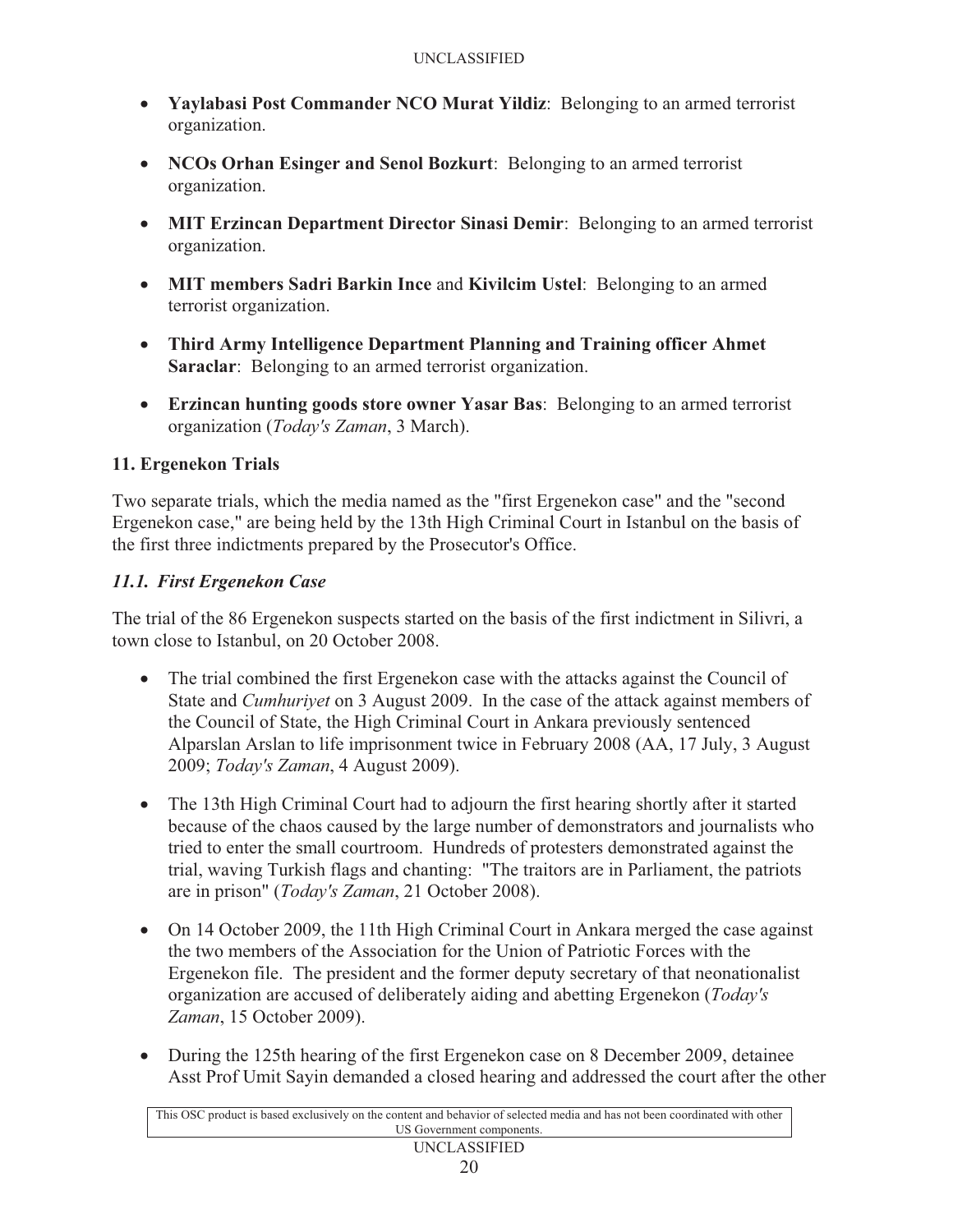suspects were removed from the room. Sayin said that he was told of the presence of a secret organization within the military by Hursit Tolon and Sener Eruygur (*Hurriyet Daily News*, 8 December 2009).

The 137th hearing of the first Ergenekon case was held on 26 February. The trial has been adjourned to 22 March.

# *11.2. Second Ergenekon Case*

The 13th High Criminal Court in Istanbul began to try the suspects under the second indictment of the "Ergenekon" probe in Silivri on 20 July 2009 (AA, 20 July 2009).

- Ret Gen Tolon's lawyer Koksal Bayraktar had expressed his and his client's "serious reservations" about the judge at the first hearing. As a higher court, the 14th High Criminal Court rejected the change for the Ergenekon trial (*Bianet*, 24 July 2009).
- On 6 August 2009, the court ruled to combine the second and third Ergenekon cases. The new trial has a total of 108 defendants. The court announced its decision to merge the two cases during a hearing of the trial based on the second indictment. The decision effectively connects all allegations that the organization actively tried to overthrow the government during the 2003-2004 period (*Today's Zaman*, 8 August 2009).
- In accordance with an appeal by suspect Tuncay Ozkan, the panel of judges headed by Judge Hasan Huseyin Ozese decided to ask the General Staff whether or not any group was formed within the TSK in an attempt to stage a military coup between 2000 and 2009. The court also decided to ask the General Staff to provide all information related to alleged coup plans that are mentioned in the indictment (*Yeni Safak*, 26 September 2009).
- On 24 November 2009, Balbay asked why former force commanders have not been included in the judicial process. The three retired force commanders were questioned by the Ergenekon prosecutors on 5 December 2009.

The 46th hearing of the second Ergenekon case was held on 12 March. The trial has been adjourned until 16 March.

# **12. Officials Spar Over Case**

As Ergenekon turned into Turkey's most comprehensive legal case involving coup plans, it caused a war of words between political leaders, particularly Prime Minister Recep Tayyip Erdogan and CHP leader Deniz Baykal, though President Gul remained neutral.

Erdogan expressed support for the Ergenekon probe and denied the accusation that it was controlled by the ruling AKP in an effort to silence its opponents.

- Following the detention of Tolon, Eruygur, Balbay, and Aygun, Erdogan urged the prosecutor to prepare the indictment on the probe as soon as possible, adding that "darkness would be illuminated at the end of this investigation" (AA, 1 July 2008).